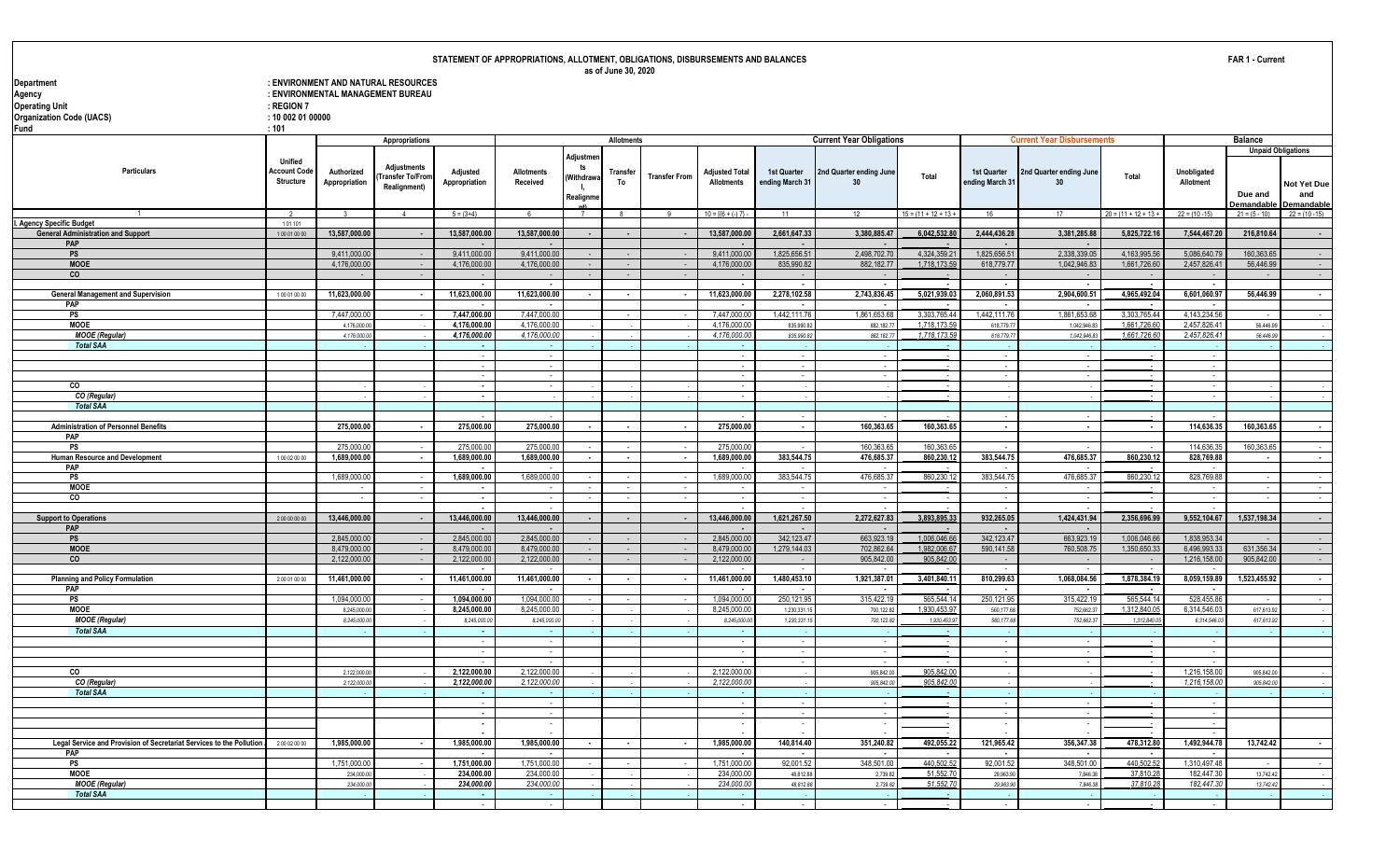|                                                         |                                                    |                             | Appropriations                                                |                                |                               |                                                | Allotments     |                      |                                              |                                | <b>Current Year Obligations</b>            |                         |                                | <b>Current Year Disbursements</b> |                        |                          | <b>Balance</b>        |                                                               |
|---------------------------------------------------------|----------------------------------------------------|-----------------------------|---------------------------------------------------------------|--------------------------------|-------------------------------|------------------------------------------------|----------------|----------------------|----------------------------------------------|--------------------------------|--------------------------------------------|-------------------------|--------------------------------|-----------------------------------|------------------------|--------------------------|-----------------------|---------------------------------------------------------------|
| Particulars                                             | Unified<br><b>Account Code</b><br><b>Structure</b> | Authorized<br>Appropriation | <b>Adjustments</b><br><b>Transfer To/From</b><br>Realignment) | Adjusted<br>Appropriation      | <b>Allotments</b><br>Received | Adjustmer<br>ts<br>Withdraw<br><b>Realignm</b> | Transfer<br>To | <b>Transfer From</b> | <b>Adjusted Total</b><br><b>Allotments</b>   | 1st Quarter<br>ending March 31 | 2nd Quarter ending June<br>30 <sup>°</sup> | Total                   | 1st Quarter<br>ending March 31 | 2nd Quarter ending June<br>30     | Total                  | Unobligated<br>Allotment | Due and<br>Demandable | <b>Unpaid Obligations</b><br>Not Yet Due<br>and<br>Demandable |
|                                                         |                                                    |                             | $\overline{4}$                                                | $5 = (3+4)$                    | -6                            | 7                                              | 8              | $\alpha$             | $10 = \left[\left\{6 + (-) 7\right\}\right]$ | 11                             | 12 <sup>1</sup>                            | $15 = (11 + 12 + 13 +$  | 16                             | 17                                | $20 = (11 + 12 + 13 +$ | $22 = (10 - 15)$         | $21 = (5 - 10)$       | $22 = (10 - 15)$                                              |
|                                                         |                                                    |                             |                                                               | $\blacksquare$                 |                               |                                                |                |                      |                                              |                                |                                            |                         |                                |                                   |                        |                          |                       |                                                               |
| <b>Operations</b>                                       | 3 00 00 00 00                                      | 70,435,000.00               |                                                               | 70,435,000.00                  | 70,435,000.00                 |                                                |                | 300,000.00           | 70,735,000.00                                | 13,815,353.74                  | 15,363,618.68                              | 29,178,972.42           | 12,915,227.31                  | 14,607,427.25                     | 27,522,654.56          | 41,556,027.58            | 1,656,317.86          | $\sim$                                                        |
| PAP                                                     |                                                    |                             |                                                               | $\sim$                         | $\sim$                        |                                                |                |                      |                                              |                                |                                            |                         | $\sim$                         |                                   |                        |                          |                       |                                                               |
| PS                                                      |                                                    | 39,343,000.00               |                                                               | 39,343,000.00                  | 39,343,000.00                 |                                                | $\sim$         |                      | 39,343,000.00                                | 8,192,410.39                   | 10,291,589.08                              | 18,483,999.47           | 8,172,410.39                   | 10,288,418.15                     | 18,460,828.54          | 20,859,000.53            | 23,170.93             |                                                               |
| <b>MOOE</b>                                             |                                                    | 29,092,000.0                |                                                               | 29,092,000.0                   | 29,092,000.00                 |                                                |                | 300,000.00           | 29,392,000.00                                | 5,622,943.3                    | 5,072,029.60                               | 10,694,972.9            | 4,742,816.92                   | 4,319,009.1                       | 9,061,826.02           | 18,697,027.05            | 1.633.146.93          |                                                               |
| $\overline{c}$                                          |                                                    | 2,000,000.00                |                                                               | 2,000,000.00                   | 2,000,000.00                  |                                                |                |                      | 2,000,000.00                                 |                                |                                            |                         |                                |                                   |                        | 2,000,000.0              |                       |                                                               |
| <b>Clean and Healthy Environment Sustained</b>          | 3 10 00 00 00                                      | 70,435,000.00               |                                                               | 70,435,000.00                  | 70,435,000.00                 |                                                |                | 300,000.00           | 70,735,000.00                                | 13,815,353.74                  | 15,363,618.68                              | 29,178,972.42           | 12,915,227.31                  | 14,607,427.25                     | 27,522,654.56          | 41,556,027.58            | 1,656,317.86          |                                                               |
| PAP                                                     |                                                    |                             |                                                               |                                |                               |                                                |                |                      |                                              |                                |                                            |                         |                                |                                   |                        |                          |                       |                                                               |
| <b>PS</b>                                               |                                                    | 39,343,000.0                |                                                               | 39,343,000.0                   | 39,343,000.00                 |                                                |                |                      | 39,343,000.00                                | 8,192,410.3                    | 10,291,589.08                              | 18,483,999.4            | 8,172,410.39                   | 10,288,418.1                      | 18,460,828.5           | 20,859,000.              | 23,170.93             |                                                               |
| <b>MOOE</b>                                             |                                                    | 29,092,000.00               |                                                               | 29,092,000.00                  | 29,092,000.00                 |                                                | $\sim$         | 300,000.00           | 29,392,000.00                                | 5,622,943.35                   | 5,072,029.60                               | 10,694,972.95           | 4,742,816.92                   | 4,319,009.1                       | 9,061,826.02           | 18,697,027.05            | 1,633,146.93          |                                                               |
| co                                                      |                                                    | 2.000.000.0                 |                                                               | 2,000,000.00                   | 2,000,000.00                  |                                                |                |                      | 2,000,000.00                                 |                                | - 11                                       |                         | <b>Section</b>                 |                                   | - 1                    | 2,000,000.0              |                       | $\sim$                                                        |
| <b>Environmental Assessement and Protection Program</b> | 3 10 00 00 00                                      | 13,769,000.0                |                                                               | ٠.<br>13,769,000.0             | 13,769,000.00                 |                                                |                | 300,000.0            | 14,069,000.00                                | 2,925,323.89                   | 4,052,315.37                               | 6.977.639.2             | . .<br>2.639.500.47            | 3,255,358.8                       | 5,894,859.28           | 7,091,360.74             | 1,082,779.98          |                                                               |
| PAP                                                     |                                                    |                             |                                                               |                                |                               |                                                |                |                      |                                              |                                |                                            |                         |                                |                                   |                        |                          |                       |                                                               |
| PS                                                      |                                                    | 10,529,000.0                |                                                               | 10,529,000.00                  | 10,529,000.00                 |                                                |                |                      | 10,529,000.00                                | 2,322,508.2                    | 3,028,298.37                               | 5.350.806.58            | 2,302,508.21                   | 3,025,127.44                      | 5,327,635.6            | 5,178,193.4              | 23,170.93             |                                                               |
| <b>MOOE</b>                                             |                                                    | 3,240,000.0                 |                                                               | 3,240,000.0                    | 3,240,000.00                  |                                                |                | 300,000.0            | 3,540,000.00                                 | 602,815.6                      | 1,024,017.00                               | 1.626.832.6             | 336,992.26                     | 230,231.37                        | 567,223.63             | 1,913,167.3              | 1,059,609.0           | $\sim$                                                        |
| co                                                      |                                                    |                             |                                                               |                                |                               |                                                |                |                      |                                              |                                |                                            |                         | $\sim$                         |                                   | $\sim$                 |                          |                       | $\sim$                                                        |
| <b>Pollution Research and Laborator Services</b>        | 3 01 01 00 00                                      | 3,877,000.00                |                                                               | $\sim$<br>3,877,000.00         | 3,877,000.00                  |                                                |                |                      | $\sim$<br>3,877,000.00                       | 664,412.75                     | 1,211,917.34                               | 1,876,330.09            | $\sim$<br>488,225.75           | 499,646.55                        | 987,872.30             | 2,000,669.91             | 888,457.79            | $\sim$                                                        |
| PAP                                                     |                                                    |                             |                                                               | $\sim$                         | $\sim$                        |                                                |                |                      | $\overline{\phantom{a}}$                     |                                | $\sim$                                     |                         | $\sim$                         |                                   | ٠.                     |                          |                       |                                                               |
| <b>PS</b>                                               |                                                    | 2,202,000.00                |                                                               | 2,202,000.00                   | 2,202,000.00                  |                                                |                |                      | 2,202,000.00                                 | 456,245.7                      | 477,905.48                                 | 934,151.2               | 456,245.75                     | 454,734.55                        | 910,980.30             | 1,267,848.7              | 23,170.93             |                                                               |
| <b>MOOE</b>                                             |                                                    | 1,675,000.                  |                                                               | 1,675,000.00                   | 1,675,000.0                   |                                                |                |                      | 1,675,000.00                                 | 208,167.0                      | 734,011.8                                  | 942,178.8               | 31,980.00                      | 44,912.0                          | 76,892.00              | 732,821.1                | 865,286.86            |                                                               |
| <b>MOOE</b> (Regular)                                   |                                                    | 1,675,000.0                 |                                                               | 1,675,000.00                   | 1,675,000.00                  |                                                |                |                      | 1,675,000.00                                 | 208, 167.0                     | 734,011.86                                 | 942,178.8               | 31,980.00                      | 44,912.0                          | 76,892.0               | 732,821.14               | 865,286.86            |                                                               |
| <b>Total SAA</b>                                        |                                                    |                             |                                                               | $\sim$                         | <b>.</b>                      |                                                |                |                      |                                              |                                |                                            |                         |                                |                                   |                        |                          |                       |                                                               |
|                                                         |                                                    |                             |                                                               | $\sim$<br>$\sim$               | $\sim$<br>$\sim$              |                                                |                |                      | $\sim$                                       |                                | $\sim$<br>$\sim$                           |                         | $\sim$                         |                                   |                        |                          |                       |                                                               |
| <b>Environmental Education and Information</b>          | 3 01 02 00 00                                      | 826,000.00                  |                                                               | 826,000.00                     | 826,000.00                    |                                                |                | 300,000.00           | 1,126,000.00                                 | 166,581.88                     | 259,408.38                                 | 425,990.2               | 141,606.88                     | 184,383.38                        | 325,990.20             | 700,009.74               | 100,000.00            |                                                               |
| PAP                                                     |                                                    |                             |                                                               | ٠.                             | $\sim$                        |                                                |                |                      | $\sim$                                       |                                | $\sim$                                     |                         | $\sim$                         |                                   | ٠.                     |                          |                       |                                                               |
| PS                                                      |                                                    | 476,000.00                  |                                                               | 476,000.00                     | 476,000.00                    |                                                |                |                      | 476,000,00                                   | 111,352.38                     | 137,783.38                                 | 249,135.7               | 111,352.38                     | 137,783.38                        | 249.135.76             | 226,864.2                |                       |                                                               |
| <b>MOOE</b>                                             |                                                    | 350,000.0                   |                                                               | 350,000.00<br>350,000.00       | 350,000.00<br>350,000.00      |                                                |                | 300,000.00           | 650,000.0<br>650,000.00                      | 55,229.5                       | 121,625.0                                  | 176,854.5<br>176,854.50 | 30,254.50                      | 46,600.00                         | 76,854.50<br>76.854.5  | 473,145.5                | 100,000.00            |                                                               |
| <b>MOOE</b> (Regular)<br><b>Total SAA</b>               |                                                    | 350,000.0                   |                                                               | $\sim$                         |                               |                                                |                | 300,000.0            |                                              | 55,229.5                       | 121,625.00                                 |                         | 30,254.50                      | 46,600.0                          |                        | 473,145.50               | 100,000.00            |                                                               |
|                                                         |                                                    |                             |                                                               | $\sim$                         | $\sim$                        |                                                |                |                      |                                              |                                | $\sim$                                     |                         | $\sim$                         |                                   |                        |                          |                       |                                                               |
|                                                         |                                                    |                             |                                                               |                                |                               |                                                |                |                      |                                              |                                |                                            |                         |                                |                                   |                        |                          |                       |                                                               |
|                                                         |                                                    |                             |                                                               | $\sim$                         | $\sim$                        |                                                |                |                      | $\overline{\phantom{a}}$                     |                                | $\sim$                                     |                         | $\sim$                         |                                   |                        |                          |                       |                                                               |
| <b>Environmental Impact Assessments</b>                 | 3 01 03 00 00                                      | 9,066,000.00                |                                                               | 9,066,000.00                   | 9,066,000.00                  |                                                |                |                      | 9,066,000.00                                 | 2,094,329.26                   | 2,580,989.65                               | 4,675,318.9             | 2,009,667.84                   | 2,571,328.88                      | 4.580.996.72           | 4,390,681.09             | 94,322.19             |                                                               |
| PAP<br>PS                                               |                                                    | 7,851,000.0                 |                                                               | $\blacksquare$<br>7,851,000.00 | $\sim$<br>7,851,000.00        |                                                |                |                      | $\sim$<br>7,851,000.00                       | 1,754,910.0                    | 2,412,609.51                               | 4.167.519.5             | $\sim$<br>1,734,910.08         | 2,432,609.5                       | 4.167.519.59           | 3.683.480.41             |                       |                                                               |
| <b>MOOE</b>                                             |                                                    | 1,215,000.0                 |                                                               | 1,215,000.00                   | 1,215,000.00                  |                                                |                |                      | 1,215,000.00                                 | 339,419.1                      | 168,380.1                                  | 507.799.3               | 274,757.7                      | 138,719.3                         | 413,477.13             | 707,200.68               | 94,322.19             |                                                               |
| <b>MOOE</b> (Regular)                                   |                                                    | 1,215,000.                  |                                                               | 1,215,000.00                   | 1,215,000.00                  |                                                |                |                      | 1,215,000.00                                 | 339,419.1                      | 168,380.1                                  | 507,799.3               | 274,757.7                      | 138,719.3                         | 413,477.1              | 707,200.6                | 94,322.19             |                                                               |
| <b>Total SAA</b>                                        |                                                    |                             |                                                               | $\sim$                         |                               |                                                |                |                      |                                              |                                |                                            |                         |                                |                                   |                        |                          |                       |                                                               |
|                                                         |                                                    |                             |                                                               | $\sim$                         | $\sim$                        |                                                |                |                      |                                              |                                |                                            |                         |                                |                                   |                        |                          |                       |                                                               |
| <b>Environmental Management and Pollution Control</b>   | 3 01 02 00 00                                      | 56,666,000.00               |                                                               | $\sim$<br>56,666,000.00        | 56,666,000.00                 | $\sim$                                         | $\sim$ $\sim$  |                      | 56,666,000.00                                | 10,890,029.85                  | 11,311,303.31                              | 22,201,333.16           | 10,275,726.84                  | 11,352,068.44                     | 21,627,795.28          | 34,464,666.84            | 573,537.88            | $\sim$                                                        |
| PAP                                                     |                                                    |                             |                                                               | $\sim$                         |                               |                                                |                |                      |                                              |                                | $\sim$                                     |                         | $\sim$                         |                                   |                        |                          |                       |                                                               |
| <b>PS</b>                                               |                                                    | 28,814,000.00               |                                                               | 28.814.000.00                  | 28,814,000.00                 |                                                | $\sim$         |                      | 28,814,000.00                                | 5,869,902.18                   | 7,263,290.71                               | 13.133.192.8            | 5,869,902.18                   | 7,263,290.71                      | 13.133.192.89          | 15,680,807.1             |                       |                                                               |
| <b>MOOE</b>                                             |                                                    | 25,852,000.0                |                                                               | 25,852,000.00                  | 25,852,000.00                 |                                                |                |                      | 25,852,000.00                                | 5,020,127.6                    | 4,048,012.60                               | 9,068,140.27            | 4,405,824.66                   | 4,088,777.73                      | 8,494,602.39           | 16,783,859.73            | 573,537.88            |                                                               |
| co                                                      |                                                    | 2,000,000.00                |                                                               | 2,000,000.00                   | 2,000,000.00                  |                                                |                |                      | 2,000,000.00                                 |                                |                                            |                         |                                |                                   |                        | 2,000,000.0              |                       |                                                               |
| Implementation of Clean Air Regulation                  | 3 01 02 00 01                                      | 15,136,000.00               |                                                               | 15,136,000.00                  | 15,136,000.00                 |                                                |                |                      | 15,136,000.00                                | 2,712,829.88                   | 2,737,811.93                               | 5,450,641.8             | $\sim$<br>2,628,549.82         | 2,743,147.46                      | 5,371,697.28           | 9,685,358.19             | 78,944.53             |                                                               |
| PAP                                                     |                                                    |                             |                                                               |                                |                               |                                                |                |                      |                                              |                                |                                            |                         |                                |                                   |                        |                          |                       |                                                               |
| PS                                                      |                                                    | 8,724,000.00                |                                                               | 8,724,000.00                   | 8,724,000.00                  |                                                |                |                      | 8,724,000.00                                 | 1,935,254.29                   | 2,415,744.35                               | 4,350,998.64            | 1,935,254.29                   | 2,415,744.35                      | 4.350.998.64           | 4,373,001.36             |                       |                                                               |
| MOOE                                                    |                                                    | 4,412,000.00                |                                                               | 4,412,000.00                   | 4,412,000.00                  |                                                |                |                      | 4,412,000.00                                 | 777,575.5                      | 322,067.58                                 | 1.099.643.17            | 693,295.53                     | 327,403.11                        | 1.020.698.64           | 3,312,356.83             | 78,944.53             |                                                               |
| <b>MOOE</b> (Regular)                                   |                                                    | 4,412,000.00                |                                                               | 4,412,000.00                   | 4,412,000.00                  |                                                |                |                      | 4,412,000.00                                 | 777,575.5                      | 322,067.58                                 | 1.099.643.17            | 693,295.53                     | 327,403.1                         | 1.020.698.64           | 3,312,356.83             | 78,944,53             |                                                               |
| <b>Total SAA</b>                                        |                                                    |                             |                                                               | $\sim$<br>$\sim$               | $\sim$                        |                                                |                |                      |                                              |                                | $\sim$                                     |                         |                                |                                   |                        |                          |                       |                                                               |
|                                                         |                                                    |                             |                                                               |                                | $\sim$                        |                                                |                |                      |                                              |                                |                                            |                         |                                |                                   |                        |                          |                       |                                                               |
|                                                         |                                                    |                             |                                                               | $\sim$                         | $\sim$                        |                                                |                |                      | $\sim$                                       |                                | $\sim$                                     |                         | $\sim$                         |                                   |                        | $\sim$                   |                       |                                                               |
| CO                                                      |                                                    | 2,000,000.00                |                                                               | 2,000,000.00                   | 2,000,000.00                  |                                                |                |                      | 2,000,000.00                                 |                                |                                            |                         |                                |                                   |                        | 2,000,000.00             |                       |                                                               |
| CO (Regular)                                            |                                                    | 2.000.000.00                |                                                               | 2,000,000.00                   | 2,000,000.00                  |                                                |                |                      | 2,000,000.00                                 |                                |                                            |                         |                                |                                   |                        | 2,000,000.00             |                       |                                                               |
| <b>Total SAA</b>                                        |                                                    |                             |                                                               | $\sim$                         | $\sim$                        |                                                |                |                      | - 1                                          |                                |                                            |                         |                                |                                   |                        |                          |                       |                                                               |
|                                                         |                                                    |                             |                                                               | $\sim$<br>$\sim$               | $\sim$<br>$\sim 10^{-1}$      |                                                |                |                      | $\sim$<br>$\sim$ $-$                         | $\sim$<br>$\sim$               | $\sim$<br>$\sim$                           |                         | $\sim$<br>$\sim$ $-$           |                                   |                        | $\sim$<br>$\sim$         |                       |                                                               |
|                                                         |                                                    |                             |                                                               |                                |                               |                                                |                |                      |                                              |                                |                                            |                         |                                |                                   |                        |                          |                       |                                                               |
|                                                         |                                                    |                             |                                                               |                                |                               |                                                |                |                      |                                              |                                |                                            |                         |                                |                                   |                        |                          |                       |                                                               |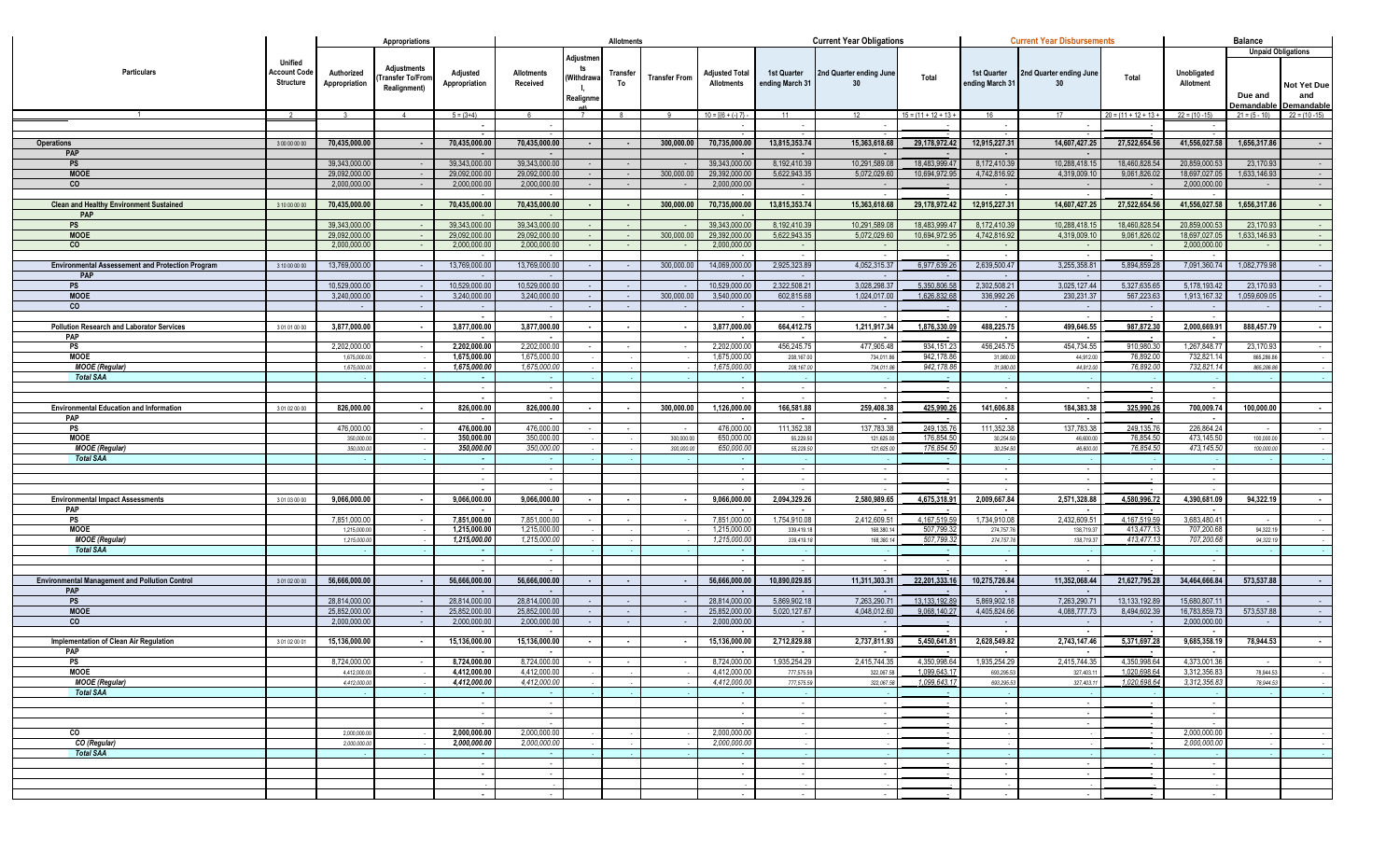|                                                                      |                                             |                             | Appropriations                                         |                              |                               |                                        | <b>Allotments</b> |                      |                                     |                                | <b>Current Year Obligations</b>            |                           |                                | <b>Current Year Disbursements</b>          |                          |                            | <b>Balance</b>              |                                                               |
|----------------------------------------------------------------------|---------------------------------------------|-----------------------------|--------------------------------------------------------|------------------------------|-------------------------------|----------------------------------------|-------------------|----------------------|-------------------------------------|--------------------------------|--------------------------------------------|---------------------------|--------------------------------|--------------------------------------------|--------------------------|----------------------------|-----------------------------|---------------------------------------------------------------|
| Particulars                                                          | Unified<br><b>Account Code</b><br>Structure | Authorized<br>Appropriation | Adjustments<br><b>Fransfer To/Fror</b><br>Realignment) | Adjusted<br>Appropriation    | Allotments<br>Received        | Adjustme<br>ts<br>Withdraw<br>Realignm | Transfer<br>To    | <b>Transfer From</b> | <b>Adjusted Total</b><br>Allotments | 1st Quarter<br>ending March 31 | 2nd Quarter ending June<br>30 <sup>°</sup> | Total                     | 1st Quarter<br>ending March 31 | 2nd Quarter ending June<br>30              | Total                    | Unobligated<br>Allotment   | Due and<br><b>Demandabl</b> | <b>Unpaid Obligations</b><br>Not Yet Due<br>and<br>Demandable |
|                                                                      |                                             |                             | $\overline{4}$                                         | $5 = (3+4)$                  |                               | $\overline{7}$                         |                   |                      | $10 =$ $[(6 + (-) 7)]$              | -11                            | 12 <sup>°</sup>                            | $15 = (11 + 12 + 13 +$    | 16                             | 17                                         | $20 = (11 + 12 + 13 +$   | $22 = (10 - 15)$           | $21 = (5 - 10)$             | $22 = (10 - 15)$                                              |
| Implementation of Clean Water Regulation<br>PAP                      | 3 01 02 00 02                               | 18,593,000.00               |                                                        | 18,593,000.00                | 18,593,000.00                 | $\sim$                                 |                   |                      | 18,593,000.00                       | 3,823,792.95                   | 3,012,097.58                               | 6,835,890.53              | 3,702,845.91                   | 2,939,081.12                               | 6,641,927.03             | 11,757,109.47              | 193,963.50                  |                                                               |
| PS                                                                   |                                             | 9,216,000.0                 |                                                        | 9,216,000.00                 | 9,216,000.00                  |                                        |                   |                      | 9,216,000.00                        | 1,845,893.1                    | 2,167,027.92                               | 4.012.921.0               | 1,845,893.1                    | 2,167,027.9                                | 4.012.921.0              | 5,203,078.9                |                             |                                                               |
| <b>MOOE</b>                                                          |                                             | 9,377,000.0                 |                                                        | 9,377,000.00                 | 9,377,000.00                  |                                        |                   |                      | 9,377,000.00                        | 1,977,899.8                    | 845,069.6                                  | 2.822.969.50              | 1,856,952.8                    | 772,053.2                                  | 2,629,006.0              | 6,554,030.50               | 193,963.50                  |                                                               |
| <b>MOOE</b> (Regular)                                                |                                             | 9,377,000.0                 |                                                        | 9,377,000.00                 | 9,377,000.0                   |                                        |                   |                      | 9,377,000.00                        | 1,977,899.8                    | 845,069.66                                 | 2,822,969.5               | 1,856,952.8                    | 772,053.2                                  | 2,629,006.0              | 6,554,030.50               | 193,963.50                  |                                                               |
| <b>Total SAA</b>                                                     |                                             |                             |                                                        | $\sim$                       |                               |                                        |                   |                      |                                     |                                |                                            |                           |                                |                                            |                          |                            |                             |                                                               |
|                                                                      |                                             |                             |                                                        | $\sim$                       | $\sim$                        |                                        |                   |                      | $\sim$                              |                                | $\sim$                                     |                           |                                |                                            |                          |                            |                             |                                                               |
|                                                                      |                                             |                             |                                                        | $\sim$                       | $\sim$                        |                                        |                   |                      | $\overline{\phantom{a}}$            |                                |                                            |                           | $\sim$                         |                                            |                          |                            |                             |                                                               |
| Implementation of Ecological Solid Waste Management Regulation       | 3 01 02 00 03                               | 14,201,000.00               |                                                        | 14,201,000.00                | 14,201,000.00                 |                                        |                   |                      | 14,201,000.00                       | 2,488,574.95                   | 3,615,381.02                               | 6,103,955.9               | 2,147,623.31                   | 3,724,729.66                               | 5,872,352.97             | 8,097,044.03               | 231,603.00                  | $\sim$                                                        |
| <b>PAP</b><br>PS                                                     |                                             | 3,652,000.0                 |                                                        | $\sim$<br>3,652,000.00       | $\sim$<br>3,652,000.0         |                                        |                   |                      | $\sim$<br>3,652,000.00              | 726,984.1                      | $\overline{\phantom{a}}$<br>914,934.34     | 1.641.918.5               | $\sim$<br>726,984.1            | 914,934.34                                 | 1,641,918.5              | 2,010,081.48               |                             |                                                               |
| <b>MOOE</b>                                                          |                                             | 10,549,000.0                |                                                        | 10,549,000.00                | 10,549,000.00                 |                                        |                   |                      | 10,549,000.00                       | 1,761,590.7                    | 2,700,446.6                                | 4,462,037.4               | 1,420,639.1                    | 2,809,795.3                                | 4,230,434.4              | 6,086,962.5                | 231,603.00                  |                                                               |
| <b>MOOE</b> (Regular)                                                |                                             | 10,549,000.0                |                                                        | 10,549,000.00                | 10,549,000.00                 |                                        |                   |                      | 10,549,000.00                       | 1,761,590.7                    | 2,700,446.68                               | 4,462,037.45              | 1,420,639.1                    | 2,809,795.3                                | 4,230,434.4              | 6,086,962.5                | 231,603.00                  |                                                               |
| <b>Total SAA</b>                                                     |                                             |                             |                                                        |                              |                               |                                        |                   |                      |                                     |                                |                                            |                           |                                |                                            |                          |                            |                             |                                                               |
|                                                                      |                                             |                             |                                                        | $\sim$                       | $\sim$                        |                                        |                   |                      | $\sim$                              |                                | $\sim$                                     |                           | $\sim$                         |                                            |                          |                            |                             |                                                               |
|                                                                      |                                             |                             |                                                        | $\sim$                       |                               |                                        |                   |                      |                                     |                                |                                            |                           | $\sim$                         |                                            |                          |                            |                             |                                                               |
| Implementation of Toxic Substance and Hazardous Waste Managem        | 3 01 02 00 04                               | 8,736,000.00                |                                                        | 8,736,000.00                 | 8,736,000.00                  |                                        |                   |                      | 8,736,000.00                        | 1,864,832.07                   | 1,946,012.78                               | 3,810,844.85              | 1,796,707.80                   | 1,945,110.20                               | 3,741,818.00             | 4,925,155.15               | 69,026.85                   | $\sim$                                                        |
| PAP                                                                  |                                             |                             |                                                        |                              | $\sim$                        |                                        |                   |                      | $\sim$                              |                                | $\sim$                                     |                           | $\sim$                         |                                            |                          |                            |                             |                                                               |
| PS<br><b>MOOE</b>                                                    |                                             | 7,222,000.0<br>1,514,000.0  |                                                        | 7,222,000.00<br>1,514,000.00 | 7,222,000.00<br>1,514,000.00  |                                        |                   |                      | 7,222,000.00<br>1,514,000.00        | 1,361,770.60<br>503,061.4      | 1,765,584.10<br>180,428.68                 | 3,127,354.7<br>683,490.1  | 1,361,770.60<br>434,937.20     | 1,765,584.1<br>179,526.1                   | 3,127,354.7<br>614.463.3 | 4,094,645.30<br>830,509.85 | 69,026.85                   |                                                               |
| <b>MOOE</b> (Regular)                                                |                                             | 1,514,000.0                 |                                                        | 1,514,000.00                 | 1,514,000.00                  |                                        |                   |                      | 1,514,000.00                        | 503,061.4                      | 180,428.68                                 | 683,490.1                 | 434,937.2                      | 179,526.1                                  | 614,463.3                | 830,509.8                  | 69,026.85                   |                                                               |
| <b>Total SAA</b>                                                     |                                             |                             |                                                        | $\sim$                       |                               |                                        |                   |                      |                                     |                                |                                            |                           |                                |                                            |                          |                            |                             |                                                               |
|                                                                      |                                             |                             |                                                        |                              |                               |                                        |                   |                      |                                     |                                |                                            |                           |                                |                                            |                          |                            |                             |                                                               |
|                                                                      |                                             |                             |                                                        | $\sim$                       |                               |                                        |                   |                      |                                     |                                |                                            |                           |                                |                                            |                          |                            |                             |                                                               |
| <b>Sub-Total Agency Specific Budget</b>                              |                                             | 97,468,000.0                |                                                        | 97,468,000.00                | 97,468,000.00                 |                                        |                   | 300,000.0            | 97,768,000.00                       | 18,098,268.57                  | 21,017,131.98                              | 39,115,400.5              | 16,291,928.64                  | 19,413,145.0                               | 35,705,073.7             | 58,652,599.45              | 3,410,326.84                |                                                               |
| <b>PS</b>                                                            |                                             | 51,599,000.0                |                                                        | 51,599,000.0                 | 51,599,000.00                 |                                        | $\sim$            |                      | 51,599,000.00                       | 10,360,190.3                   | 13,454,214.97                              | 23,814,405.3              | 10,340,190.37                  | 13,290,680.3                               | 23,630,870.7             | 27,784,594.66              | 183,534.58                  | $\sim$                                                        |
| <b>MOOE</b><br>co                                                    |                                             | 41.747.000.<br>4,122,000.0  |                                                        | 41.747.000.0                 | 41,747,000.00<br>4,122,000.00 |                                        |                   | 300,000.0            | 42,047,000.00                       | 7,738,078.2                    | 6,657,075.01<br>905,842.00                 | 14.395.153.2<br>905,842.0 | 5,951,738.27                   | 6,122,464.68                               | 12,074,202.9             | 27,651,846.7               | 2,320,950.26<br>905,842.00  | $\sim$<br>$\sim$                                              |
|                                                                      |                                             |                             |                                                        | 4,122,000.00                 |                               |                                        |                   |                      | 4,122,000.00                        |                                |                                            |                           | $\sim$<br>$\sim$ $\sim$        |                                            | ٠.                       | 3,216,158.00               |                             |                                                               |
| II. Automatic Appropriations                                         |                                             | 3,942,000.00                | (3,003,427.7)                                          | 938,572.23                   | 938,572.23                    |                                        |                   |                      | 938,572.23                          | 938,572.23                     | $\sim$                                     | 938,572.23                | 938,572.23                     | $\blacksquare$                             | 938,572.23               | $\sim$                     |                             | $\sim$                                                        |
| <b>General Administration and Support</b>                            | 100010000                                   |                             |                                                        | $\sim$                       | $\blacksquare$                |                                        |                   |                      | $\sim$                              |                                | $\sim$                                     |                           | $\sim$                         |                                            |                          | $\sim$                     |                             | $\sim$                                                        |
| PAP                                                                  |                                             |                             |                                                        | $\sim$                       |                               |                                        |                   |                      |                                     |                                | $\sim$                                     |                           | $\sim$                         |                                            |                          | $\sim$                     |                             |                                                               |
| PS                                                                   |                                             | 825,000.0                   | (628,572.2)                                            | 196,427.77                   | 196,427.77                    | (775.57                                |                   | 2,559.72             | 198,211.92                          | 195,652.20                     | 2,559.72                                   | 198,211.92                | 195,652.20                     |                                            | 195.652.2                |                            | 2.559.72                    |                                                               |
|                                                                      |                                             |                             |                                                        | $\sim$                       |                               |                                        |                   |                      | $\sim$                              |                                | $\sim$                                     |                           | $\sim$                         |                                            |                          | $\sim$                     |                             |                                                               |
| <b>General Management and Supervision</b><br>PAP                     | 100010000                                   | 671,000.00                  | (514,647.07                                            | 156,352.93<br>$\sim$         | 156,352.93<br>$\sim$          | (775.57)                               |                   | 2,559.72             | 158,137.08<br>$\sim$                | 155,577.36                     | 2,559.72<br>$\sim$ $-$                     | 158,137.08                | 155,577.36<br>$\sim$           | $\overline{\phantom{a}}$                   | 155,577.3                | $\sim$<br>$\sim$           | 2,559.72                    | $\sim$                                                        |
| <b>PS</b>                                                            |                                             | 671,000.00                  | (514,647.07                                            | 156,352.93                   | 156,352.93                    | (775.57                                |                   | 2,559.72             | 158,137.08                          | 155,577.36                     | 2,559.72                                   | 158,137.08                | 155,577.36                     |                                            | 155,577.36               | $\sim$                     | 2,559.72                    | $\sim$                                                        |
|                                                                      |                                             |                             |                                                        | $\sim$                       |                               |                                        |                   |                      |                                     |                                |                                            |                           |                                |                                            |                          |                            |                             |                                                               |
| Human Resource and Development                                       | 100020000                                   | 154,000.0                   | (113, 925.1)                                           | 40,074.84                    | 40,074.84                     |                                        |                   |                      | 40,074.84                           | 40,074.84                      | $\sim$                                     | 40,074.84                 | 40,074.84                      |                                            | 40,074.84                | $\blacksquare$             |                             |                                                               |
| PAP                                                                  |                                             |                             |                                                        | $\sim$                       |                               |                                        |                   |                      |                                     |                                | $\sim$                                     |                           | $\sim$                         |                                            |                          | $\sim$                     |                             |                                                               |
| PS                                                                   |                                             | 154,000.0                   | (113, 925.1)                                           | 40,074.84                    | 40,074.84                     |                                        |                   |                      | 40,074.84                           | 40,074.84                      |                                            | 40,074.84                 | 40,074.84                      |                                            | 40,074.84                |                            |                             |                                                               |
| <b>Support to Operations</b>                                         | 200000000                                   | 261,000.0                   | (204,334.40                                            | $\sim$<br>56,665.60          | 56,665.60                     |                                        |                   |                      | 56,665.60                           | 56,665.60                      | $\sim$<br>$\sim$                           | 56,665.60                 | 56,665.60                      |                                            | 56.665.60                | $\sim$<br>$\sim$           |                             | $\sim$                                                        |
| PAP                                                                  |                                             |                             |                                                        | $\sim$                       | $\sim$                        |                                        |                   |                      | $\sim$                              |                                | $\sim$                                     |                           | $\sim$                         |                                            |                          | $\sim$                     |                             |                                                               |
| <b>PS</b>                                                            |                                             | 261,000.0                   | (204, 334.4)                                           | 56,665.60                    | 56,665.60                     |                                        |                   |                      | 56,665.60                           | 56,665.60                      | $\sim$                                     | 56,665,60                 | 56,665.60                      |                                            | 56,665.6                 | $\sim$                     |                             | $\sim$                                                        |
|                                                                      |                                             |                             |                                                        | $\blacksquare$               |                               |                                        |                   |                      |                                     |                                |                                            |                           |                                |                                            |                          |                            |                             |                                                               |
| <b>Planning and Policy Formulation</b>                               | 200010000                                   | 102,000.00                  | (75, 102.60)                                           | 26,897.40                    | 26,897.40                     |                                        |                   |                      | 26,897.40                           | 26,897.40                      | $\sim$                                     | 26,897.40                 | 26,897.40                      |                                            | 26,897.40                | $\sim$                     |                             |                                                               |
| PAP                                                                  |                                             |                             |                                                        |                              |                               |                                        |                   |                      |                                     |                                | $\sim$                                     |                           |                                |                                            |                          |                            |                             |                                                               |
| PS                                                                   |                                             | 102,000.0                   | (75, 102.60)                                           | 26,897.40                    | 26,897.40                     |                                        |                   |                      | 26,897.40                           | 26,897.40                      |                                            | 26,897.40                 | 26,897.40                      |                                            | 26,897.40                |                            |                             |                                                               |
| Legal Service and Provision of Secretariat Services to the Pollution | 2 00 02 00 00                               | 159,000.00                  | (129,231.80                                            | 29,768.20                    | 29,768.20                     |                                        |                   |                      | 29,768.20                           | 29,768.20                      | $\sim$                                     | 29,768.20                 | 29,768.20                      |                                            | 29,768.20                | $\sim$                     |                             | $\sim$                                                        |
| PAP                                                                  |                                             |                             |                                                        |                              |                               |                                        |                   |                      |                                     |                                |                                            |                           |                                |                                            |                          |                            |                             |                                                               |
| PS                                                                   |                                             | 159,000.00                  | (129,231.80)                                           | 29,768.20                    | 29,768.20                     |                                        |                   |                      | 29,768.20                           | 29,768.20                      |                                            | 29,768.20                 | 29,768.20                      |                                            | 29,768.20                |                            |                             |                                                               |
|                                                                      |                                             |                             |                                                        |                              |                               |                                        |                   |                      |                                     |                                |                                            |                           |                                |                                            |                          |                            |                             |                                                               |
| <b>Operations</b><br>PAP                                             | 3 00 00 00 00                               | 3,681,000.00                | (2,799,093.37)                                         | 881,906.63                   | 881,906.63                    |                                        |                   |                      | 881,906.63                          | 881,906.63                     | $\sim$                                     | 881,906.63                | 881,906.63                     |                                            | 881,906.63               |                            |                             |                                                               |
| PS                                                                   |                                             | 3,681,000.00                | (2,799,093.37)                                         | 881,906.63                   | 881,906.63                    |                                        |                   |                      | 881,906.63                          | 881,906.63                     |                                            | 881,906.63                | 881,906.63                     |                                            | 881.906.63               |                            |                             |                                                               |
|                                                                      |                                             |                             |                                                        | $\sim$                       | $\sim$                        |                                        |                   |                      | $\sim$                              |                                | $\sim$                                     |                           | $\sim$ 10 $\mu$                |                                            |                          | $\sim$                     |                             |                                                               |
| <b>Clean and Healthy Environment Sustained</b>                       | 3 10 00 00 00                               | 3,681,000.00                | (2,799,093.37)                                         | 881,906.63                   | 881,906.63                    | $\sim$                                 | $\sim$            | $\sim$               | 881,906.63                          | 881,906.63                     | $\sim$                                     | 881,906.63                | 881,906.63                     | $\sim$                                     | 881,906.63               | $\sim$                     |                             | $\sim$                                                        |
| <b>PAP</b>                                                           |                                             |                             |                                                        | $\sim$                       | $\sim$                        |                                        |                   |                      | $\sim$                              |                                | $\sim$                                     |                           | $\sim$ 10 $\mu$                | $\sim$                                     |                          | $\sim$                     |                             |                                                               |
| <b>PS</b>                                                            |                                             | 3,681,000.00                | (2,799,093.37                                          | 881,906.63                   | 881,906.63                    |                                        |                   |                      | 881,906.63                          | 881,906.63                     | $\sim$                                     | 881,906.63                | 881,906.63                     |                                            | 881,906.63               |                            |                             |                                                               |
|                                                                      |                                             |                             |                                                        | $\sim$<br>881,906.63         |                               |                                        |                   |                      |                                     |                                | $\sim$                                     | 881,906.63                |                                |                                            | 881,906.63               |                            |                             |                                                               |
| <b>Environmental Assessement and Protection Program</b><br>PAP       | 3 10 00 00 00                               | 3,681,000.00                | (2,799,093.37                                          | $\sim$                       | 881,906.63                    |                                        |                   |                      | 881,906.63                          | 881,906.63                     | $\sim$<br>$\sim$                           |                           | 881,906.63<br>$\sim$           | $\blacksquare$<br>$\overline{\phantom{a}}$ |                          | $\sim$<br>$\sim$           |                             |                                                               |
| PS                                                                   |                                             | 3,681,000.00                | (2,799,093.37                                          | 881,906.63                   | 881,906.63                    |                                        |                   |                      | 881,906.63                          | 881,906.63                     |                                            | 881,906.63                | 881,906.63                     |                                            | 881.906.63               |                            |                             |                                                               |
|                                                                      |                                             |                             |                                                        | $\sim$ $-$                   | $\sim$ $-$                    |                                        |                   |                      | $\sim$                              | $\sim$ 100 $\mu$               | $\sim$                                     |                           | $\sim$ $\sim$                  | $\sim$                                     |                          | $\sim$                     |                             |                                                               |
|                                                                      |                                             |                             |                                                        |                              |                               |                                        |                   |                      |                                     |                                |                                            |                           |                                |                                            |                          |                            |                             |                                                               |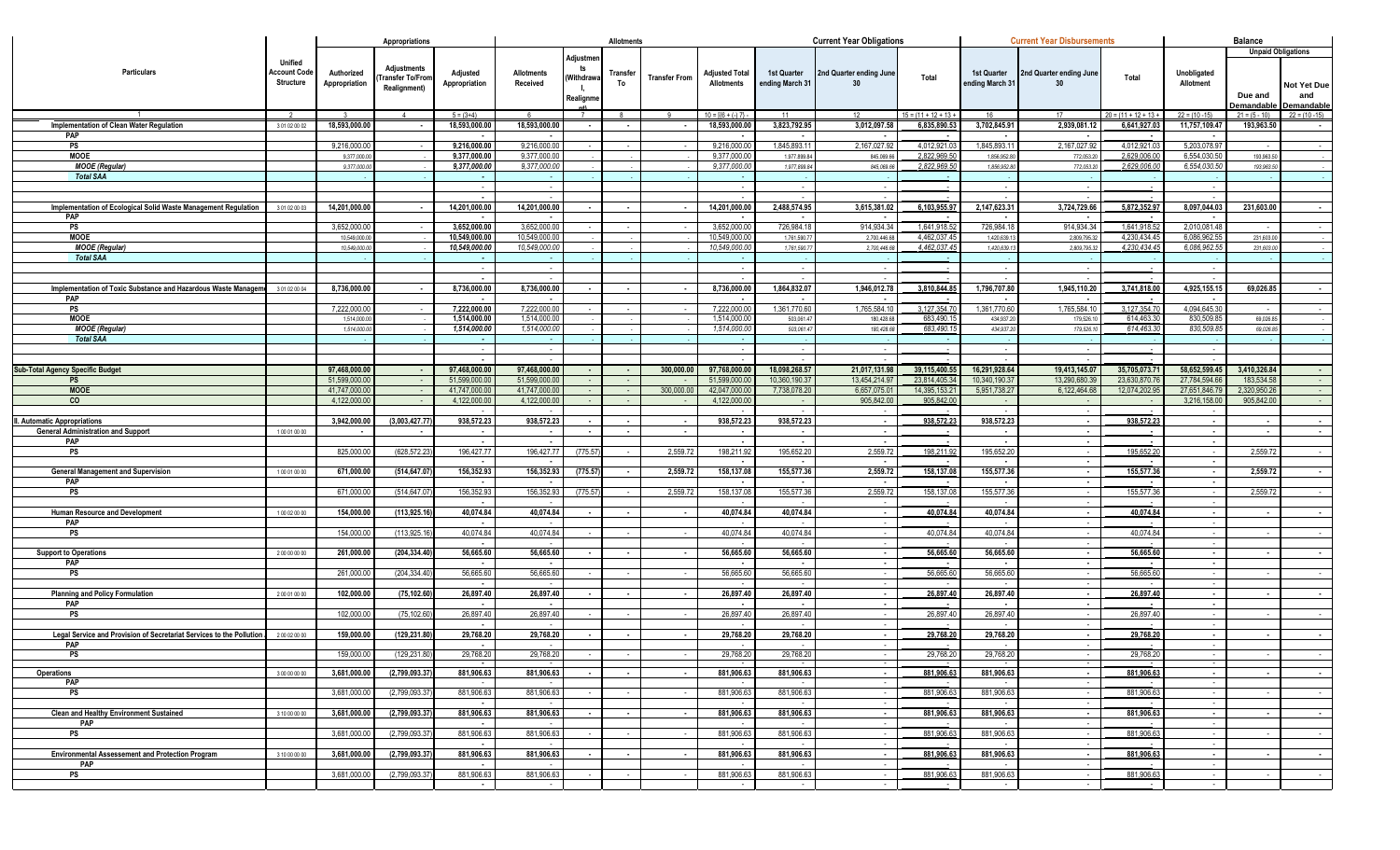|                                                                             |                                                    |                             | Appropriations                                |                              |                               |                                          | <b>Allotments</b>        |                      |                                            |                                | <b>Current Year Obligations</b> |                             |                                | <b>Current Year Disbursements</b> |                              |                          | <b>Balance</b>                           |                                                      |
|-----------------------------------------------------------------------------|----------------------------------------------------|-----------------------------|-----------------------------------------------|------------------------------|-------------------------------|------------------------------------------|--------------------------|----------------------|--------------------------------------------|--------------------------------|---------------------------------|-----------------------------|--------------------------------|-----------------------------------|------------------------------|--------------------------|------------------------------------------|------------------------------------------------------|
| Particulars                                                                 | Unified<br><b>Account Code</b><br><b>Structure</b> | Authorized<br>Appropriation | <b>Adjustments</b><br><b>Transfer To/Fror</b> | Adjusted<br>Appropriation    | <b>Allotments</b><br>Received | Adiustme<br>ts<br>Withdraw               | Transfer<br>To           | <b>Transfer From</b> | <b>Adjusted Total</b><br><b>Allotments</b> | 1st Quarter<br>ending March 31 | 2nd Quarter ending June<br>30   | Total                       | 1st Quarter<br>ending March 31 | 2nd Quarter ending June<br>30     | Total                        | Unobligated<br>Allotment | <b>Unpaid Obligations</b>                |                                                      |
|                                                                             |                                                    |                             | Realignment)                                  | $5 = (3+4)$                  |                               | Ш.<br><b>Realignme</b><br>$\overline{7}$ | $\mathbf{R}$             |                      | $10 = 1(6 + (-17) -$                       |                                |                                 | $15 = (11 + 12 + 13 +$      |                                |                                   | $20 = (11 + 12 + 13 +$       | $22 = (10 - 15)$         | Due and<br>Demandable<br>$21 = (5 - 10)$ | Not Yet Due<br>and<br>Demandable<br>$22 = (10 - 15)$ |
| <b>Pollution Research and Laborator Services</b>                            | 3 01 01 00 00                                      | 206,000.00                  | (157, 052.48)                                 | 48,947.52                    | 48,947.52                     | $\sim$                                   | $\sim$                   | $\sim$               | 48,947.52                                  | 48,947.52                      | $\sim$                          | 48,947.52                   | 48,947.52                      | $\sim$                            | 48,947.52                    | $\sim$                   |                                          | $\sim$                                               |
| PAP                                                                         |                                                    |                             |                                               |                              |                               |                                          |                          |                      |                                            |                                |                                 |                             |                                |                                   |                              |                          |                                          |                                                      |
| <b>PS</b>                                                                   |                                                    | 206,000.0                   | (157, 052.48)                                 | 48,947.52                    | 48.947.52                     |                                          |                          |                      | 48.947.52                                  | 48,947.52                      |                                 | 48.947.52                   | 48.947.52                      |                                   | 48.947.5                     |                          |                                          | $\sim$                                               |
|                                                                             |                                                    |                             |                                               | $\sim$                       |                               |                                          |                          |                      |                                            |                                | $\sim$                          |                             |                                |                                   |                              | $\sim$                   |                                          |                                                      |
| <b>Environmental Education and Information</b>                              | 3 01 02 00 00                                      | 44.000.00                   | (32.324.84)                                   | 11.675.16                    | 11.675.16                     |                                          | $\sim$                   | $\sim$               | 11.675.16                                  | 11.675.16                      | $\sim$                          | 11.675.16                   | 11.675.16                      | $\sim$                            | 11.675.16                    | $\sim$                   | $\overline{\phantom{a}}$                 | $\sim 10^{-1}$                                       |
| PAP                                                                         |                                                    |                             |                                               | $\sim$                       | $\sim$                        |                                          |                          |                      | $\sim$                                     | $\sim$                         | $\sim$                          |                             | $\sim$                         |                                   |                              | $\sim$                   |                                          |                                                      |
| PS                                                                          |                                                    | 44,000.0                    | (32, 324.84)                                  | 11,675.16                    | 11,675.16                     |                                          |                          |                      | 11,675.16                                  | 11,675.16                      | $\sim$                          | 11,675.1                    | 11,675.16                      | $\sim$                            | 11,675.1                     | $\sim$                   |                                          | $\sim$                                               |
| <b>Environmental Impact Assessments</b>                                     | 3 01 03 00 00                                      | 734.000.00                  | (543,816.88                                   | $\sim$<br>190.183.12         | 190.183.12                    |                                          |                          |                      | 190.183.12                                 | 190.183.12                     | $\sim$<br>$\sim$                | 190,183.12                  | 190.183.12                     | $\blacksquare$                    | 190,183.12                   | $\sim$<br>$\sim$         |                                          | $\sim$                                               |
| <b>PAP</b>                                                                  |                                                    |                             |                                               | $\blacksquare$               |                               |                                          |                          |                      |                                            |                                |                                 |                             |                                |                                   |                              |                          |                                          |                                                      |
| PS                                                                          |                                                    | 734,000.0                   | (543, 816.8)                                  | 190,183.12                   | 190,183.12                    |                                          |                          |                      | 190,183.12                                 | 190,183.1                      | $\sim$                          | 190,183.1                   | 190,183.12                     |                                   | 190,183.12                   | $\sim$                   |                                          | <b>Service</b>                                       |
|                                                                             |                                                    |                             |                                               | $\sim$                       |                               |                                          |                          |                      | $\sim$                                     |                                | $\sim$                          |                             | $\sim$                         | $\overline{\phantom{a}}$          |                              | $\sim$                   |                                          |                                                      |
| <b>Environmental Management and Pollution Control</b>                       | 3 01 02 00 00                                      | 2,697,000.00                | (2,065,899.1)                                 | 631,100.83                   | 631,100.83                    |                                          |                          |                      | 631,100.83                                 | 631,100.83                     | $\sim$                          | 631,100.83                  | 631,100.83                     | $\blacksquare$                    | 631,100.83                   | $\sim$                   |                                          | $\sim$                                               |
| PAP                                                                         |                                                    |                             |                                               | $\blacksquare$               |                               |                                          |                          |                      |                                            |                                | $\sim$                          |                             |                                |                                   |                              | $\sim$                   |                                          |                                                      |
| <b>PS</b>                                                                   |                                                    | 2,697,000.00                | (2,065,899.1)                                 | 631,100.83                   | 631,100.83                    |                                          |                          |                      | 631,100.83                                 | 631.100.83                     | $\sim$                          | 631,100.8                   | 631.100.83                     |                                   | 631.100.83                   | $\sim$                   |                                          | <b>Contract Contract</b>                             |
| <b>Implementation of Clean Air Regulation</b>                               | 3 01 02 00 01                                      | 813,000.0                   | (607,655.7)                                   | $\sim$<br>205,344.22         | $\sim$<br>205,344.22          |                                          |                          |                      | $\sim$<br>205,344.22                       | 205,344.22                     | $\sim$                          | 205,344.22                  | $\sim$<br>205,344.22           | $\blacksquare$                    | 205,344.22                   | $\sim$<br>$\sim$         |                                          |                                                      |
| PAP                                                                         |                                                    |                             |                                               | $\sim$                       | $\sim$                        |                                          |                          |                      | $\sim$                                     |                                | $\sim$<br>$\sim$                |                             | $\sim$                         |                                   |                              | $\sim$                   |                                          | $\sim$                                               |
| PS                                                                          |                                                    | 813,000.0                   | (607, 655.7)                                  | 205,344.22                   | 205.344.22                    |                                          |                          |                      | 205.344.22                                 | 205,344.22                     | $\sim$                          | 205,344.22                  | 205,344.22                     |                                   | 205,344.22                   | $\sim$                   |                                          | $\sim$                                               |
|                                                                             |                                                    |                             |                                               | $\sim$                       |                               |                                          |                          |                      |                                            |                                |                                 |                             |                                |                                   |                              |                          |                                          |                                                      |
| Implementation of Clean Water Regulation                                    | 3 01 02 00 02                                      | 862.000.00                  | (665, 057.65)                                 | 196,942.35                   | 196,942.35                    |                                          |                          |                      | 196,942.35                                 | 196,942.35                     | $\sim$                          | 196.942.35                  | 196,942.35                     |                                   | 196.942.35                   | $\sim$                   |                                          | $\sim$                                               |
| PAP                                                                         |                                                    |                             |                                               | $\sim$                       |                               |                                          |                          |                      | $\sim$                                     |                                | $\sim$                          |                             | $\sim$                         |                                   |                              | $\sim$                   |                                          |                                                      |
| <b>PS</b>                                                                   |                                                    | 862,000.0                   | (665, 057.65)                                 | 196,942.35                   | 196,942.35                    |                                          |                          |                      | 196,942.35                                 | 196,942.35                     |                                 | 196,942.35                  | 196,942.35                     |                                   | 196,942.3                    |                          |                                          | $\sim$                                               |
|                                                                             |                                                    |                             |                                               |                              |                               |                                          |                          |                      |                                            |                                | $\sim$                          |                             |                                |                                   |                              |                          |                                          |                                                      |
| Implementation of Ecological Solid Waste Management Regulation<br>PAP       | 3 01 02 00 03                                      | 345,000.00                  | (266,477.16                                   | 78,522.84<br>$\sim$          | 78,522.84<br>$\sim$           |                                          |                          |                      | 78,522.84                                  | 78,522.84                      | $\sim$<br>$\sim$                | 78,522.84                   | 78,522.84<br>$\sim$            | $\overline{\phantom{a}}$          | 78,522.84                    | $\sim$<br>$\sim$         |                                          | $\sim$ 100 $\mu$                                     |
| <b>PS</b>                                                                   |                                                    | 345,000.0                   | (266.477.1                                    | 78.522.84                    | 78.522.84                     |                                          |                          |                      | 78.522.84                                  | 78.522.84                      |                                 | 78,522.84                   | 78.522.84                      |                                   | 78.522.84                    |                          |                                          | $\sim$                                               |
|                                                                             |                                                    |                             |                                               | $\sim$                       |                               |                                          |                          |                      |                                            |                                |                                 |                             |                                |                                   |                              |                          |                                          |                                                      |
| Implementation of Toxic Substance and Hazardous Waste Managem               | 3 01 02 00 04                                      | 677,000.00                  | (526,708.58                                   | 150,291.42                   | 150,291.42                    |                                          |                          | $\sim$               | 150,291.42                                 | 150,291.42                     | $\sim$                          | 150,291.42                  | 150,291.42                     | $\sim$                            | 150,291.42                   | $\sim$                   |                                          | $\sim$                                               |
| <b>PAP</b>                                                                  |                                                    |                             |                                               | $\sim$                       | $\sim$                        |                                          |                          |                      | $\overline{\phantom{a}}$                   |                                | $\sim$                          |                             | $\sim$                         | $\sim$                            |                              | $\sim$                   |                                          |                                                      |
| <b>PS</b>                                                                   |                                                    | 677.000.0                   | (526,708.58                                   | 150,291.42                   | 150,291.42                    |                                          |                          |                      | 150,291.42                                 | 150,291.42                     |                                 | 150,291.42                  | 150,291.42                     |                                   | 150,291.42                   |                          |                                          | $\sim$                                               |
|                                                                             |                                                    |                             |                                               | $\sim$                       |                               |                                          |                          |                      | $\overline{\phantom{a}}$                   |                                | $\sim$                          |                             | $\sim$                         | $\sim$                            |                              | $\sim$                   |                                          |                                                      |
| Sub-Total Agency Specific Budget<br>PS                                      |                                                    | 4.767.000.00<br>4.767.000.0 | (3,632,000.00)<br>(3.632.000.0                | 1,135,000.00<br>1.135.000.00 | 1,135,000.00<br>1,135,000.00  | (775.57<br>(775.5)                       |                          | 2.559.72<br>2.559.72 | 1,136,784.15<br>1,136,784.15               | 1,134,224.43<br>1,134,224.43   | 2.559.72<br>2,559.72            | 1.136.784.15<br>1.136.784.1 | 1,134,224.43<br>1,134,224.43   | $\sim$                            | 1.134.224.43<br>1.134.224.43 | $\sim$                   | 2.559.72<br>2.559.72                     | $\sim$                                               |
|                                                                             |                                                    |                             |                                               | $\sim$                       |                               |                                          |                          |                      |                                            |                                |                                 |                             |                                |                                   |                              |                          |                                          | $\sim$                                               |
| III. Special Purpose Fund (Please Specify)                                  |                                                    |                             |                                               | $\sim$                       | $\sim$                        |                                          |                          | 1.753.000.0          | 1,753,000.00                               |                                | $\sim$                          |                             | $\sim$                         | $\overline{\phantom{a}}$          | $\sim$                       | 1.753.000.00             |                                          | $\sim 10^{-1}$                                       |
| PGF - PS                                                                    |                                                    | $\sim$                      | $\sim$                                        | $\sim$                       | $\sim$                        | $\sim$                                   | $\overline{\phantom{a}}$ | $\sim$               | $\sim$                                     | $\sim$                         | $\sim$                          |                             | $\sim$                         | $\overline{\phantom{a}}$          |                              | $\sim$                   |                                          | $\sim$                                               |
| <b>Terminal Leave</b>                                                       | 50104030 01                                        |                             |                                               | $\sim$                       |                               |                                          |                          |                      |                                            |                                |                                 |                             | $\sim$                         |                                   |                              |                          |                                          | $\sim$ 100 $\pm$                                     |
| <b>MPBF-PS</b>                                                              |                                                    |                             |                                               | $\sim$                       |                               |                                          |                          | 1,753,000.0          | 1.753.000.00                               |                                |                                 |                             | $\sim$                         |                                   |                              | 1,753,000.00             |                                          | $\sim$                                               |
| <b>Performance Based Bonus</b>                                              | 50102990 14                                        |                             |                                               | $\sim$                       | $\sim$                        |                                          |                          |                      |                                            |                                |                                 |                             | $\sim$                         |                                   |                              |                          |                                          | $\sim$                                               |
| <b>Productive Enhancement Incentive</b>                                     | 50102990 12                                        |                             |                                               | $\sim$                       | $\sim$                        |                                          |                          |                      | $\sim$                                     |                                | $\sim$                          |                             | $\sim$                         |                                   |                              |                          |                                          |                                                      |
| Mid-Year Bonus - Civilian<br>Other Bonuses and Allowances - CNA Realignment | 50102999036<br>50102990 12                         |                             |                                               | $\blacksquare$<br>$\sim$     | $\sim$                        |                                          |                          |                      |                                            |                                |                                 |                             | $\sim$                         |                                   |                              |                          |                                          |                                                      |
| <b>PS Requirements</b>                                                      |                                                    |                             |                                               | $\sim$                       | $\sim$                        |                                          |                          | 1.753.000.0          | 1.753.000.00                               |                                |                                 |                             | $\sim$                         |                                   | $\sim$                       | 1.753.000.00             |                                          | $\sim$ 100 $\mu$                                     |
|                                                                             |                                                    |                             |                                               | $\blacksquare$               | $\sim$                        |                                          |                          |                      |                                            |                                |                                 |                             | $\sim$                         | $\blacksquare$                    |                              |                          |                                          |                                                      |
| Sub-Total Special Purpose FundSpecial Purpose Fund                          |                                                    |                             |                                               | $\sim$                       |                               |                                          |                          | 1,753,000.00         | 1,753,000.00                               |                                |                                 |                             | $\sim$                         |                                   |                              | 1,753,000.00             |                                          | $\sim$                                               |
| PS                                                                          |                                                    |                             | $\sim$                                        | $\sim$                       | $\sim$                        | $\overline{\phantom{a}}$                 |                          | 1,753,000.00         | 1,753,000.00                               | $\sim$                         | $\sim$                          |                             | $\sim$                         | $\sim$                            |                              | 1,753,000.00             |                                          | $\sim$                                               |
| <b>MOOE</b>                                                                 |                                                    |                             | $\blacksquare$                                | $\sim$                       | $\sim$                        | $\sim$                                   |                          |                      | $\sim$                                     | $\sim$                         | $\sim$                          |                             | $\sim$                         | $\blacksquare$                    |                              | $\sim$                   |                                          | $\sim$                                               |
| CO                                                                          |                                                    |                             | $\sim$                                        | $\sim$<br>$\sim$             | $\sim$<br>$\sim$              |                                          |                          |                      | $\blacksquare$<br>$\sim$                   | $\overline{\phantom{a}}$       | $\sim$<br>$\sim$                |                             | $\sim$<br>$\sim$               | $\blacksquare$                    |                              | $\sim$<br>$\sim$         |                                          | $\sim$                                               |
| <b>GRAND TOTAL</b>                                                          |                                                    | 102,235,000.00              | (3,632,000.00)                                | 98,603,000.00                | 98,603,000.00                 | (775.57)                                 | $\sim$                   | 2,055,559.72         | 100,657,784.15                             | 19,232,493.00                  | 21,019,691.70                   | 40,252,184.70               | 17,426,153.07                  | 19,413,145.07                     | 36,839,298.14                | 60,405,599.45            | 3.412.886.56                             | $\sim$                                               |
| <b>PS</b>                                                                   |                                                    | 56,366,000.00               | (3.632.000.0                                  | 52,734,000.00                | 52,734,000.00                 | (775.57                                  |                          | 1,755,559.72         | 54,488,784.15                              | 11.494.414.80                  | 13,456,774.69                   | 24,951,189.49               | 11.474.414.80                  | 13,290,680.39                     | 24,765,095.19                | 29,537,594.66            | 186.094.30                               | $\sim$                                               |
| <b>MOOE</b>                                                                 |                                                    | 41.747.000.00               |                                               | 41.747.000.00                | 41.747.000.00                 | $\sim$                                   |                          | 300.000.00           | 42.047.000.00                              | 7,738,078.20                   | 6.657.075.01                    | 14,395,153.21               | 5,951,738.27                   | 6.122.464.68                      | 12,074,202.95                | 27,651,846.79            | 2.320.950.26                             | $\sim$                                               |
| CO                                                                          |                                                    | 4,122,000.00                |                                               | 4,122,000.00                 | 4,122,000.00                  |                                          |                          |                      | 4,122,000.00                               |                                | 905.842.00                      | 905,842.00                  |                                |                                   |                              | 3,216,158.00             | 905,842.00                               | $\sim$                                               |
| $\overline{\text{co}}$                                                      |                                                    |                             |                                               |                              |                               |                                          |                          |                      |                                            |                                |                                 |                             |                                |                                   |                              |                          |                                          |                                                      |

Certified Corect: Certified Corect: Approved by:

Accountant III<br>Date: May 01, 2020

**BEVERLY Y. BACOR SHEILA C. COLUBIO SHEILA C. COLUBIO LORMELYN E. CLAUDIO CESO IV**<br> **Budget Officer II** Regional Director **Proposed and Secundiant III Proposed and Secundiant III Proposed and Secundiant III Pro** Date: May 01, 2020 Date: May 01, 2020 Date: May 01, 2020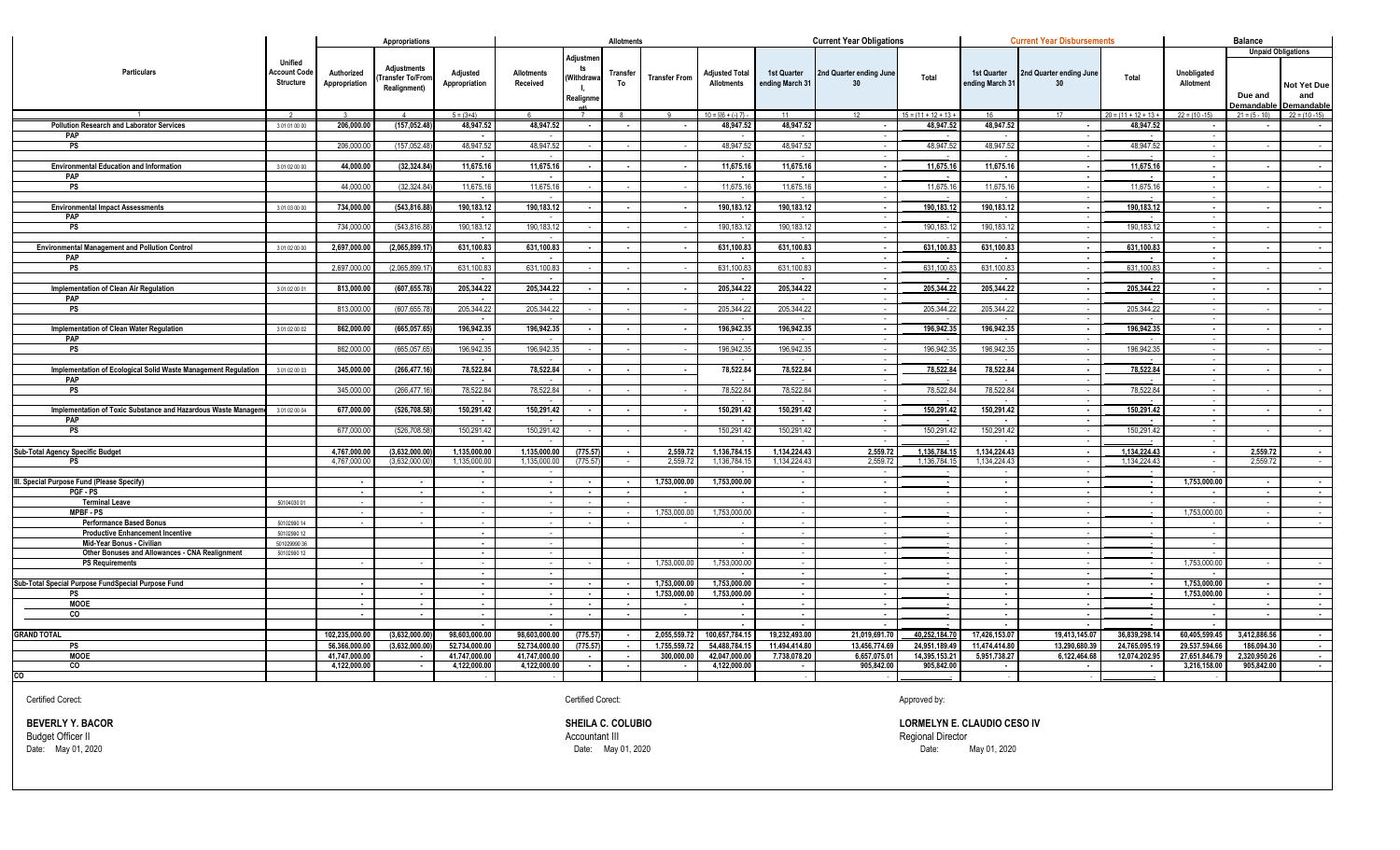| Department               | : ENVIRONMENT AND NATURAL RESOURCES |
|--------------------------|-------------------------------------|
| Agency                   | : ENVIRONMENTAL MANAGEMENT BUREAU   |
| Operating Unit           | $:$ REGION 7                        |
| Organization Code (UACS) | : 100020100000                      |
| - -                      |                                     |

|                                                                             |                            |                             |                                       |                           |                            |                    |                    |                      | <b>SUMMARY</b>                             |                                |                                 |                            |                                |                                   |                            |                              |                           |                           |                       |
|-----------------------------------------------------------------------------|----------------------------|-----------------------------|---------------------------------------|---------------------------|----------------------------|--------------------|--------------------|----------------------|--------------------------------------------|--------------------------------|---------------------------------|----------------------------|--------------------------------|-----------------------------------|----------------------------|------------------------------|---------------------------|---------------------------|-----------------------|
|                                                                             | <b>Unified</b>             |                             | <b>Authorized Appropriation (GAA)</b> |                           |                            |                    | <b>Allotments</b>  |                      |                                            |                                | <b>Current Year Obligations</b> |                            |                                | <b>Current Year Disbursements</b> |                            |                              | <b>Balance</b>            |                           |                       |
| <b>Particulars</b>                                                          |                            |                             |                                       |                           |                            | <b>Adjustments</b> |                    |                      |                                            |                                |                                 |                            |                                |                                   |                            |                              |                           | <b>Unpaid Obligations</b> |                       |
|                                                                             | Account Code               | Authorized<br>Appropriation | (Transfer<br>To/From                  | Adjusted<br>Appropriation | <b>Allotments Received</b> | (Withdrawal,       | <b>Transfer To</b> | <b>Transfer From</b> | <b>Adjusted Total</b><br><b>Allotments</b> | 1st Quarter ending<br>March 31 | Ind Quarter endinc<br>June 30   | Total                      | 1st Quarter ending<br>March 31 | 2nd Quarter<br>ending June 30     | Total                      | Unreleased<br>Appropriations | Unobligated<br>Allotment  | Due and                   | ot fet Due            |
|                                                                             | Structure                  |                             | ealignment                            |                           |                            | Realignment)       |                    |                      |                                            |                                |                                 |                            |                                |                                   |                            |                              |                           | Demandable                | and<br><b>mandahl</b> |
|                                                                             |                            |                             |                                       | $5 = (3+4)$               |                            |                    | 8                  |                      | $10 = [{6 + (-7) - 8 + 9}]$                |                                | 12                              | $15 = (11 + 12 + 13 + 14)$ |                                |                                   | $20 = (11 + 12 + 13 + 14)$ | $21 = (5 - 10)$              | $22 = (10 - 15)$          |                           |                       |
| I. CURRENT YEAR BUDGET/APPROPRIATIONS                                       |                            |                             |                                       |                           |                            |                    |                    |                      |                                            |                                |                                 |                            |                                |                                   |                            |                              |                           |                           |                       |
| <b>AGENCY SPECIFIC BUDGET</b>                                               |                            | 97.468.000.0                |                                       | 97.468.000.0              | 97.468.000.0               |                    |                    | 300.000.00           | 97,768,000.                                | 18.098.268.5                   | 21.017.131.9                    | 39,115,400.55              | 16,291,928.64                  | 19.413.145.0                      | 35,705,073.71              | (300, 000.0)                 | 58.652.599.4              | 3.410.326.84              |                       |
| <b>Personnel Services</b>                                                   |                            | 51.599.000.00               |                                       | 51.599.000.0              | 51.599.000.0               |                    |                    |                      | 51.599.000.0                               | 10,360,190.3                   | 13.454.214.9                    | 23.814.405.34              | 10,340,190.3                   | 13.290.680.39                     | 23.630.870.76              | . .                          | 27,784,594.6              | 183.534.58                |                       |
| <b>Salaries and Wages</b>                                                   | 50101010 00                | 39,738,000.00               |                                       | 39,738,000.00             | 39,738,000.00              |                    |                    |                      | 39,738,000.0                               | 9,218,334.80                   | 9,412,670.5                     | 18,631,005.35              | 9,218,334.80                   | 9,391,339.55                      | 18,609,674.35              |                              | 21,106,994.6              | 21,331.00                 |                       |
| Basic Salary - Civilia                                                      | 5010101001                 | 39,738,000.0                |                                       | 39,738,000.0              | 39,738,000.0               |                    |                    |                      | 39,738,000.0                               | 9,218,334.8                    | 9,412,670.5                     | 18,631,005.3               | 9,218,334.8                    | 9,391,339.5                       | 18,609,674.35              |                              | 21,106,994.6              | 21,331.0                  |                       |
| <b>Other Compensation</b>                                                   | 50102000 00                | 10,325,000.00               |                                       | 10,325,000.00             | 10,325,000.00              |                    |                    | $\sim$               | 10,325,000.0                               | 976,994.09                     | 3,701,133.00                    | 4,678,127.09               | 956,994.09                     | 3,720,133.00                      | 4,677,127.09               | - 1                          | 5,646,872.91              | 1.000.00                  | na.                   |
| Personnel Fconomic Relief Allowance (PFRA)- Civili                          | 50102010 01                | 2.184.000.00                |                                       | 2.184.000.0               | 2.184.000.0                |                    |                    |                      | 2,184,000.0                                | 424.994.09                     | 481.000.0                       | 905,994.09                 | 424,994.09                     | 480,000.00                        | 904,994.09                 | $\sim$                       | 1,278,005.9               | 1.000.00                  | $\sim$                |
| Representation Allowance (RA                                                | 50102020 00                | 228,000.0                   |                                       | 228,000.0                 | 228,000.0                  |                    |                    |                      | 228,000.0                                  | 45,000.00                      | 45,000.0                        | 90,000.00                  | 35,000.00                      | 55,000.00                         | 90,000.00                  |                              | 138,000.0                 |                           |                       |
| Transportation Allowance (TA)                                               | 50102030 01                | 228,000.0                   |                                       | 228,000.0                 | 228,000.0                  |                    |                    |                      | 228,000.0                                  | 45,000.00                      | 45,000.0                        | 90,000.0                   | 35,000.00                      | 55,000.00                         | 90,000.0                   |                              | 138,000.0                 |                           |                       |
| Clothing/Uniform Allowance - Civilian                                       | 50102040 01                | 546,000.00                  |                                       | 546,000.00                | 546,000.0                  |                    |                    |                      | 546,000.00                                 | 462,000.00                     |                                 | 462,000.00                 | 462,000.00                     |                                   | 462,000.00                 |                              | 84,000.00                 |                           |                       |
| Allowance of Attty's. De Officio Civilia                                    | 5010299003                 | 60,000.0                    |                                       | 60,000.                   | 60,000.0                   |                    |                    |                      | 60,000.00                                  |                                |                                 |                            |                                |                                   |                            |                              | 60,000.0                  |                           |                       |
| Annieversary Bonus                                                          | 5010299038                 |                             |                                       |                           |                            |                    |                    |                      |                                            |                                |                                 |                            |                                |                                   |                            |                              |                           |                           |                       |
| Mid-Year Bonus - Civilian                                                   | 5010299036                 | 3,312,000.0                 |                                       | 3,312,000.00              | 3,312,000.0                |                    |                    |                      | 3,312,000.0                                |                                | 3,130,133.0                     | 3,130,133.0                | . п.                           | 3,130,133.00                      | 3,130,133.00               |                              | 181,867.0                 |                           |                       |
| Year-End Bonus - Civilian                                                   | 50102140 01                | 3,312,000.0                 |                                       | 3,312,000.0               | 3,312,000.0                |                    |                    |                      | 3,312,000.0                                |                                |                                 |                            |                                |                                   |                            |                              | 3,312,000.0               |                           |                       |
| Cash Gift - Civilian                                                        | 5010215001                 | 455,000.0                   |                                       | 455,000.00                | 455,000.0                  |                    |                    |                      | 455,000.0                                  |                                |                                 |                            |                                |                                   |                            |                              | 455,000.00                |                           |                       |
| <b>Personnel Benefit Contributions</b>                                      | 50103000 00                | 683.000.00                  |                                       | 683,000.00                | 683,000.00                 |                    |                    | $\sim$               | 683,000.00                                 | 164,861.48                     | 180.047.77                      | 344.909.25                 | 164.861.48                     | 179,207.84                        | 344.069.32                 | - 1                          | 338,090.75                | 839.93                    | $\sim$                |
| Pag-IBIG - Civilian                                                         | 50103020 01                | 108,000.00                  |                                       | 108,000.00                | 108.000.0                  |                    |                    |                      | 108,000.0                                  | 19,479.3                       | 24,100.0                        | 43,579.3                   | 19,479.3                       | 24,000.00                         | 43,479.3                   |                              | 64,420.69                 | 100.00                    |                       |
| Philhealth - Civilia                                                        | 50103030.01                | 467.000.0                   |                                       | 467.000.0                 | 467.000.0                  |                    |                    |                      | 467,000.0                                  | 125,882.1                      | 131,847.7                       | 257.729.94                 | 125,882.1                      | 131,207.84                        | 257.090.0                  |                              | 209.270.0                 | 639.93                    |                       |
| <b>ECIP Contribution</b>                                                    | 50103040.01                | 108,000.0                   |                                       | 108,000.00                | 108,000.0                  |                    |                    |                      | 108,000.0                                  | 19,500.00                      | 24,100.00                       | 43,600.00                  | 19,500.00                      | 24,000.00                         | 43,500.00                  |                              | 64,400.00                 | 100.00                    |                       |
| Other Bonuses and Allowanc                                                  | 50102990 01                | 455,000.00                  |                                       | 455,000.00                | 455.000.0                  |                    |                    | <b>.</b>             | 455,000.0                                  |                                |                                 |                            |                                |                                   |                            | - 1                          | 455,000.00                |                           |                       |
| Productivity Enhancement Incentive - Civilian                               | 50102990 12                | 455,000.00                  |                                       | 455,000.00                | 455,000.00                 |                    |                    |                      | 455,000.00                                 |                                |                                 |                            | $\sim$                         |                                   |                            |                              | 455,000.00                |                           |                       |
| CNA Civilian                                                                | 50102990 11                |                             |                                       |                           |                            |                    |                    |                      |                                            |                                |                                 |                            |                                |                                   |                            |                              |                           |                           |                       |
| <b>Other Personnel Benefits</b>                                             | 50104000 00                | 398,000.0                   |                                       | 398,000.00                | 398,000.00                 |                    |                    |                      | 398,000.0                                  |                                | 160,363.65                      | 160,363.65                 |                                |                                   |                            |                              | 237,636.35                | 160,363.65                |                       |
| Retirement Graduity - Civilian                                              | 5010402001                 |                             |                                       |                           |                            |                    |                    |                      |                                            |                                |                                 |                            |                                |                                   |                            |                              |                           |                           |                       |
| Terminal Leave Benefits - Civilia                                           | 50104030.01                | 275,000.00                  |                                       | 275,000.00                | 275,000.00                 |                    |                    |                      | 275,000.0                                  |                                | 160,363.6                       | 160.363.65                 |                                |                                   |                            |                              | 114,636.35                | 160.363.65                |                       |
| Lump-sum for Step Increments - Length of Service                            | 50104990 10                | 98,000.0                    |                                       | 98,000.00                 | 98,000.00                  |                    |                    |                      | 98,000.00                                  |                                |                                 |                            |                                |                                   |                            |                              | 98,000.0                  |                           |                       |
| Lump-sum for Step Increments - Moritorious Perforn                          | 50104990 11                |                             |                                       |                           |                            |                    |                    |                      |                                            |                                |                                 |                            |                                |                                   |                            |                              |                           |                           |                       |
| ovalty Bonus                                                                | 50104990 15                | 25,000.0                    |                                       | 25,000.00                 | 25,000.0                   |                    |                    |                      | 25,000.0                                   |                                |                                 |                            |                                |                                   |                            |                              | 25,000.0                  |                           |                       |
| Other Personnel Benefits                                                    | 50104990 99                |                             |                                       |                           |                            |                    |                    |                      |                                            |                                |                                 |                            |                                |                                   |                            |                              |                           |                           |                       |
| Maintenance & Other Operating Expenses                                      |                            | 41.747.000.00               |                                       | 41.747.000.00             | 41.747.000.0               |                    |                    | 300.000.00           | 42.047.000.0                               | 7.738.078.2                    | 6.657.075.0                     | 14.395.153.21              | 5,951,738.27                   | 6.122.464.68                      | 12.074.202.95              | (300.000.00                  | 27.651.846.79             | 2.320.950.26              |                       |
| <b>Traveling Expenses</b>                                                   | 50201000 00                | 3,834,000.00                |                                       | 3,834,000.00              | 3,834,000.00               | 38,829.09          |                    | <b>.</b>             | 3,872,829.0                                | 3,497,592.3                    | 57,317.60                       | 3,554,909.98               | 3,237,608.1                    | 292,924.01                        | 3,530,532.18               | (38, 829.09)                 | 317,919.1                 | 24,377.80                 |                       |
| Travelling Expenses-Local                                                   | 5020101000                 | 3,834,000.0                 |                                       | 3,834,000.0               | 3,834,000.0                | 38,829.09          |                    |                      | 3,872,829.09                               | 3,497,592.38                   | 57,317.60                       | 3,554,909.98               | 3,237,608.17                   | 292,924.0                         | 3,530,532.18               | (38, 829.09)                 | 317,919.1                 | 24,377.8                  |                       |
| Travellling Expenses-Foreign                                                | 50201020.00                |                             |                                       |                           |                            |                    |                    |                      |                                            |                                |                                 |                            |                                |                                   |                            |                              |                           |                           |                       |
| <b>Training and Scholarship Expenses</b>                                    | 50202000 00                | 5,608,000.00                |                                       | 5,608,000.00              | 5,608,000.00               | (39, 599.59)       |                    | - 11                 | 5,568,400.41                               | 396,760.00                     | 2,775.00                        | 399,535.00                 | - 1                            | 302,335.00                        | 302,335.00                 | 39,599.59                    | 5,168,865.41              | 97,200.00                 | na.                   |
| <b>ICT Training Expenses</b>                                                | 50202010 01                | 647,000.0                   |                                       | 647,000.0                 | 647,000.0                  | (13,599.5)         |                    |                      | 633,400.41                                 |                                |                                 |                            |                                |                                   |                            | 13,599.5                     | 633,400.4                 |                           |                       |
| <b>Training Expenses</b>                                                    | 50202010 02                | 4.961.000.0                 |                                       | 4.961.000.0               | 4.961.000.0                | (26,000.0)         |                    |                      | 4,935,000.0                                | 396,760.00                     | 2,775.00                        | 399.535.0                  |                                | 302.335.00                        | 302.335.00                 | 26,000.0                     | 4.535.465.0               | 97,200.00                 |                       |
| Scholarship Grants/ Expenses                                                | 50202020.00                |                             |                                       |                           |                            |                    |                    |                      |                                            |                                |                                 |                            |                                |                                   |                            |                              |                           |                           |                       |
| <b>Supplies and Materials Expens</b>                                        | 50203000 00                | 6,351,000.00                |                                       | 6,351,000.00              | 6,351,000.0                | (292,080.14        |                    | 50.000.00            | 6,108,919.8                                | 901,236.46                     | 1,149,685.8                     | 2,050,922.34               | 103,507.67                     | 369,872.27                        | 473,379.94                 | 242,080.1                    | 4,057,997.5               | 1.577.542.40              |                       |
| ICT Office Supplies Expenses                                                | 50203010.01                | 787,000.00                  |                                       | 787,000.00                | 787,000.00                 | (100,000.00)       |                    |                      | 687,000.00                                 | 601.400.00                     |                                 | 601,400.00                 | - 1                            | 61,400.00                         | 61,400.00                  | 100,000.00                   | 85,600.00                 | 540,000.00                |                       |
| <b>Food Supplies Expenses</b>                                               | 50203050 00                |                             |                                       |                           |                            |                    |                    |                      |                                            |                                |                                 |                            |                                |                                   |                            |                              |                           |                           |                       |
| Office Supplies Expense                                                     | 50203010 02                | 1,000,000.0                 |                                       | 1,000,000.0               | 1,000,000.0                | (200,000.0         |                    | 50,000.00            | 850,000.0                                  | 109,290.7                      | 48,754.5                        | 158,045.2                  | 65,253.25                      | 786.00                            | 66,039.2                   | 150,000.0                    | 691,954.7                 | 92,006.00                 |                       |
| Accountable Forms Expense                                                   | 50203020 00<br>50203080.00 | 50,000.0<br>2.346.000.0     |                                       | 50,000.00<br>2.346.000.0  | 50,000.0<br>2.346.000.0    | 107.919.86         |                    |                      | 50,000.0                                   | 800.00<br>81,703.00            | 928,316.86                      | 800.00<br>1,010,019.86     | 800.00                         | 194,100.00                        | 800.00<br>194.100.00       | (107,919.86                  | 49,200.00<br>1.443.900.00 | 815,919.86                |                       |
| Medical, Dental and Laboratory Supplies Expense                             | 50203090 00                | 900,000.00                  |                                       |                           | 900,000.00                 |                    |                    |                      | 2,453,919.8                                | 63,981.46                      | 149,261.52                      | 213,242.98                 | 21,902.67                      |                                   | 83,626.44                  |                              | 686,757.0                 | 129,616.54                |                       |
| Fuel, Oil and Lubricants Expenses                                           |                            |                             |                                       | 900,000.00                |                            |                    |                    |                      | 900,000.0                                  |                                |                                 |                            |                                | 61,723.77                         |                            |                              |                           |                           |                       |
| Textbooks and Instructional aterials Expenses                               | 5020311001                 | 1,268,000.0                 |                                       | 1,268,000.00              |                            | (100,000.0         |                    |                      |                                            | 44,061.2                       | 23,353.0                        |                            | 15,551.75                      | 51,862.50                         | 67,414.25                  | 100,000.0                    | 1,100,585.7               |                           |                       |
| Other Supplies and Materials Expenses                                       | 50203990 00<br>50203210 00 | 676,000.00                  |                                       | 676,000.00                | 1,268,000.0<br>676,000.00  | 157,795.00         |                    | $\sim$               | 1,168,000.0<br>833,795.00                  | 14,980.00                      | 213,295.00                      | 67,414.2<br>228,275.00     | 14,980.00                      | 55,500.00                         | 70,480.00                  | (157,795.00                  | 605,520.00                | 157,795.00                |                       |
| Semi-Expendable Machinery and Equipment Expense                             |                            |                             |                                       |                           |                            |                    |                    |                      |                                            |                                |                                 |                            |                                |                                   |                            |                              |                           |                           |                       |
| Machiner                                                                    | 5020321001<br>5020321002   | 80,000.00                   |                                       | 80,000.00                 | 80,000.00                  |                    |                    |                      | 80,000.00                                  | 14,980.00                      | 11,500.00                       | 26,480.00                  | 14,980.00                      | 11,500.00                         | 26.480.00                  |                              | 53,520.00                 |                           |                       |
| Office Foujoment                                                            |                            | 180,000.0                   |                                       | 180,000.00                | 180.000.0                  |                    |                    |                      |                                            |                                |                                 |                            |                                |                                   |                            |                              | 180,000.0                 |                           |                       |
| Information and Communications Technology Equipr<br>Communication Equipment | 5020321003<br>50203210 07  | 50,000.0                    |                                       | 50,000.00                 | 50,000.0                   |                    |                    |                      | 180,000.0<br>50,000.00                     |                                |                                 |                            |                                |                                   |                            |                              | 50,000.0                  |                           |                       |
|                                                                             |                            | 276,000.0                   |                                       | 276,000                   | 276,000.0                  |                    |                    |                      | 276,000.00                                 |                                |                                 |                            |                                |                                   |                            |                              | 276,000.0                 |                           |                       |
| <b>Technical and Scientific Equipmen</b><br>Other Machinery and Fouinment   | 50203210.99                | 90,000,00                   |                                       | 90,000.00                 | 90,000.00                  | 157,795.00         |                    |                      | 247,795.00                                 |                                | 201.795.00                      | 201.795.00                 |                                | 44.000.00                         | 44.000.00                  | (157,795.00                  | 46,000.00                 | 157.795.00                |                       |
| Semi-Expendable Furniture, Fixtures and Books Exper                         | 50203220 00                |                             |                                       |                           |                            | 31,190.00          |                    |                      | 31,190.0                                   | 26,000.00                      | 5,190.00                        | 31,190.00                  | 26,000.00                      |                                   | 26,000.00                  | (31, 190.0)                  |                           | 5,190.00                  |                       |
| Furniture and Fixtures                                                      | 50203220.01                |                             |                                       |                           |                            | 31.190.00          |                    |                      | 31,190.00                                  | 26,000.00                      | 5.190.00                        | 31,190.00                  | 26,000.00                      |                                   | 26,000.00                  | (31.190.00)                  |                           | 5.190.00                  |                       |
| Other Supplies and Materials Expenses                                       | 50203990 00                |                             |                                       |                           |                            |                    |                    |                      |                                            |                                |                                 |                            |                                |                                   |                            |                              |                           |                           |                       |
|                                                                             |                            |                             |                                       |                           |                            |                    |                    |                      |                                            |                                |                                 |                            |                                |                                   |                            |                              |                           |                           |                       |

**FAR 1A- Current**

**Fund : 101**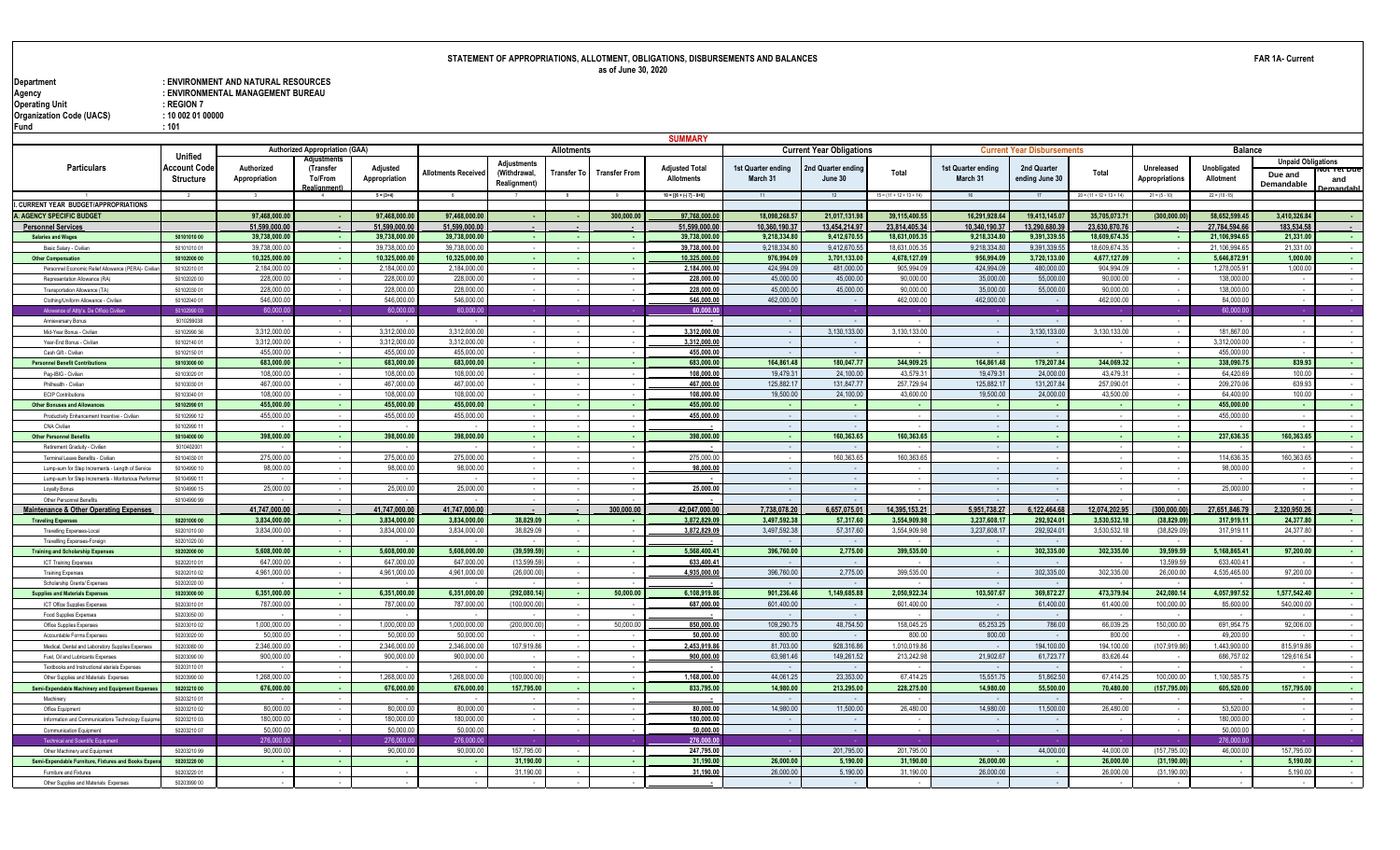| Department                      | : ENVIRONMENT AND NATURAL RESOURCES |
|---------------------------------|-------------------------------------|
| Agency                          | : ENVIRONMENTAL MANAGEMENT BUREAU   |
| Operating Unit                  | $:$ REGION 7                        |
| <b>Organization Code (UACS)</b> | : 10 002 01 00000                   |
| Fund                            | :101                                |

|                                                                         |                            |               |                                       |                           |                            |                    |                    |                      | <b>SUMMARY</b>                                                 |                                |                                 |                            |                                |                                   |                            |                 |                          |                           |               |
|-------------------------------------------------------------------------|----------------------------|---------------|---------------------------------------|---------------------------|----------------------------|--------------------|--------------------|----------------------|----------------------------------------------------------------|--------------------------------|---------------------------------|----------------------------|--------------------------------|-----------------------------------|----------------------------|-----------------|--------------------------|---------------------------|---------------|
|                                                                         | Unified                    |               | <b>Authorized Appropriation (GAA)</b> |                           |                            |                    | Allotments         |                      |                                                                |                                | <b>Current Year Obligations</b> |                            |                                | <b>Current Year Disbursements</b> |                            |                 | <b>Balance</b>           |                           |               |
| Particulars                                                             | Account Code               | Authorized    | lilistmei                             |                           |                            | <b>Adiustments</b> |                    |                      |                                                                |                                |                                 |                            |                                |                                   |                            | Unreleased      |                          | <b>Unpaid Obligations</b> |               |
|                                                                         |                            |               | (Transfer<br>To/From                  | Adjusted<br>Appropriation | <b>Allotments Receiver</b> | (Withdrawal,       | <b>Transfer To</b> | <b>Transfer From</b> | <b>Adjusted Total</b><br>Allotments                            | 1st Quarter ending<br>March 31 | 2nd Quarter ending<br>June 30   | Total                      | 1st Quarter ending<br>March 31 | 2nd Quarter                       | Total                      | Appropriations  | Unobligated<br>Allotment | Due and                   | π τετυπ       |
|                                                                         | <b>Structure</b>           | Appropriation | Realignment                           |                           |                            | Realignment)       |                    |                      |                                                                |                                |                                 |                            |                                | ending June 30                    |                            |                 |                          | Demandable                | and<br>mandah |
|                                                                         | $\overline{2}$             |               |                                       | $5 = (3+4)$               |                            |                    | $\overline{8}$     |                      | $10 = \left[\left\{6 + \left(-\right)7\right\} - 8 + 9\right]$ |                                | 12                              | $15 = (11 + 12 + 13 + 14)$ | 16                             |                                   | $20 = (11 + 12 + 13 + 14)$ | $21 = (5 - 10)$ | $22 = (10 - 15)$         |                           |               |
| <b>Utility Expenses</b>                                                 | 50204000 00                | 2.230.000.00  |                                       | 2.230.000.00              | 2.230.000.00               |                    |                    |                      | 2,230,000.00                                                   | 406.677.30                     | 554.354.06                      | 961.031.36                 | 406.677.30                     | 536.473.03                        | 943.150.33                 | - 1             | 1,268,968.64             | 17.881.03                 |               |
| Water Expenses                                                          | 50204010 00                | 230,000.0     |                                       | 230,000.0                 | 230,000.0                  |                    |                    |                      | 230,000.00                                                     | 33,599.0                       | 54,417.73                       | 88,016.74                  | 33,599.0                       | 54,417.73                         | 88,016.74                  |                 | 141,983.2                |                           |               |
| Electricity Expenses                                                    | 50204020 00                | 2,000,000.0   |                                       | 2,000,000.                | 2,000,000.0                |                    |                    |                      | 2,000,000.00                                                   | 373,078.29                     | 499,936.33                      | 873,014.62                 | 373,078.29                     | 482,055.30                        | 855, 133.59                |                 | 1,126,985.3              | 17,881.03                 |               |
| <b>Communication Expenses</b>                                           | 50205000 00                | 324.000.00    |                                       | 324.000.00                | 324.000.00                 | (20.654.40         |                    |                      | 303,345.6                                                      | 24.431.62                      |                                 | 24.431.62                  | 10.689.20                      |                                   | 10.689.20                  | 20.654.40       | 278.913.98               | 13.742.42                 |               |
| Postage and Courier Services                                            | 5020501000                 | 324,000.00    |                                       | 324,000.0                 | 324,000.0                  | (20,654.40)        |                    |                      | 303,345.60                                                     | 24,431.62                      |                                 | 24,431.62                  | 10,689.20                      |                                   | 10,689.2                   | 20,654.40       | 278,913.98               | 13,742.42                 |               |
| <b>Telephone Expenses</b>                                               | 50205020 00                | 3,758,000.00  |                                       | 3,758,000.00              | 3,758,000.00               |                    |                    | $\sim$               | 3,758,000.0                                                    | 231,953.98                     | 263,322.01                      | 495,275.99                 | 145,011.19                     | 207,656.19                        | 352,667.38                 | . .             | 3,262,724.01             | 142,608.61                | <b>Card</b>   |
| Telephone Expenses - Mobile                                             | 50205020 01                | 70,000.0      |                                       | 70,000.0                  | 70,000.0                   |                    |                    |                      | 70,000.00                                                      | 22,025.99                      | 11,713.99                       | 33,739.98                  | 18,425.99                      | 13,713.99                         | 32,139.9                   |                 | 36,260.0                 | 1.600.00                  |               |
| Telephone Expenses - Landline                                           | 50205020 02                | 400,000.00    |                                       | 400.000.00                | 400.000.00                 |                    |                    |                      | 400,000.00                                                     | 77,976.33                      | 70.174.65                       | 148.150.98                 | 32.061.38                      | 93,794.91                         | 125,856.29                 | $\sim$          | 251,849.02               | 22,294.69                 |               |
| Internet Subcription Expenses                                           | 50205030 00                | 3.188.000.00  |                                       | 3.188.000.0               | 3.188.000.0                |                    |                    |                      | 3,188,000.00                                                   | 131.951.66                     | 81.433.37                       | 213.385.03                 | 94.523.82                      | 100.147.29                        | 194.671.1                  | $\sim$          | 2.974.614.97             | 18.713.92                 |               |
| Cable, Satellite, Telegraph and Radio Expenses                          | 50205040 00                | 100,000.00    |                                       | 100,000.0                 | 100.000.0                  |                    |                    |                      | 100,000.0                                                      |                                | 100,000.00                      | 100.000.0                  |                                |                                   |                            |                 |                          | 100.000.00                |               |
| <b>Awards/Rewards and Prizes Expenses</b>                               |                            | 400,000.00    |                                       | 400,000.00                | 400,000.00                 | (400,000.00)       |                    | 50,000.00            | 50,000.00                                                      | ٠.                             | 21,625.00                       | 21,625.00                  | - 1                            | 21,625.00                         | 21,625.00                  | 350,000.00      | 28,375.00                |                           | $\sim$        |
| Awards/Rewards Expenses                                                 | 5020601001                 |               |                                       |                           |                            |                    |                    |                      | $\overline{\phantom{a}}$                                       |                                |                                 |                            | $\sim$                         |                                   |                            |                 |                          |                           |               |
| Rewards and Incentives                                                  | 50206010 02                |               |                                       |                           |                            |                    |                    |                      |                                                                |                                |                                 |                            |                                |                                   |                            |                 |                          |                           |               |
| Prizes                                                                  | 50206020 00                | 400,000.0     |                                       | 400.000.0                 | 400,000.0                  | (400,000.00)       |                    | 50,000.00            | 50,000.00                                                      |                                | 21,625.00                       | 21,625.00                  | $\sim$                         | 21,625.00                         | 21,625.00                  | 350,000.00      | 28,375.00                |                           |               |
| <b>Rent/Lease Expenses</b>                                              |                            | 56,000.00     |                                       | 56,000.00                 | 56.000.00                  |                    |                    |                      | 56,000.00                                                      |                                |                                 |                            | - 1                            |                                   |                            |                 | 56,000.00                |                           |               |
| Rent/Lease Expenses - Building and Structures                           | 50299050 01                | 50,000.00     |                                       |                           |                            |                    |                    |                      |                                                                |                                |                                 |                            | $\sim$                         |                                   |                            |                 |                          |                           |               |
| Rent/Lease Expenses - Motor Vehicles<br>Rent/Lease Expenses - Equipment | 50299050 03<br>50299050 04 | 6,000.00      |                                       | 50,000.0<br>6,000.0       | 50,000.00<br>6,000.0       |                    |                    |                      | 50,000.00<br>6,000.00                                          |                                |                                 |                            |                                |                                   |                            |                 | 50,000.0<br>6,000.0      |                           |               |
| Operating Lease                                                         | 50299050 06                |               |                                       |                           |                            |                    |                    |                      |                                                                |                                |                                 |                            |                                |                                   |                            |                 |                          |                           |               |
| Membership Dues and Contributions to Organizations                      | 50299060 00                |               |                                       |                           |                            |                    |                    |                      |                                                                |                                |                                 |                            |                                |                                   |                            |                 |                          |                           |               |
| <b>Extraordinary and Miscellaneous Expenses</b>                         | 50210030 00                | 98,000.0      |                                       | 98,000.0                  | 98,000.0                   |                    |                    |                      | 98,000.00                                                      | 29,100.00                      | 29,100.00                       | 58,200.00                  | 19,400.00                      | 38,800.0                          | 58,200.0                   |                 | 39,800.0                 |                           |               |
| <b>Professional Services</b>                                            | 50211000 00                | 10.666.000.00 |                                       | 10.666.000.00             | 10.666.000.00              |                    |                    |                      | 10,666,000.0                                                   | 1,937,894.70                   | 2,766,840.56                    | 4,704,735.26               | 1,907,894.70                   | 2.746.340.56                      | 4,654,235.26               |                 | 5,961,264.74             | 50.500.00                 |               |
| <b>Legal Services</b>                                                   | 5021101000                 | 15,000.00     |                                       | 15,000.0                  | 15,000.0                   |                    |                    |                      | 15,000.00                                                      |                                |                                 |                            |                                |                                   |                            |                 | 15,000.0                 |                           |               |
| Auditing Services                                                       | 50211020 00                |               |                                       |                           |                            |                    |                    |                      |                                                                |                                |                                 |                            |                                |                                   |                            |                 |                          |                           |               |
| <b>ICT Consultancy Services</b>                                         | 5021103001                 | 1,262,000.00  |                                       | 1,262,000.0               | 1,262,000.00               |                    |                    |                      | 1,262,000.00                                                   |                                |                                 |                            | $\sim$                         |                                   |                            |                 | 1,262,000.0              |                           |               |
| Consultancy Services                                                    | 50211030 02                |               |                                       |                           |                            |                    |                    |                      |                                                                |                                |                                 |                            |                                |                                   |                            |                 |                          |                           |               |
| Other Professional Services                                             | 50211990 00                | 9.389.000.00  |                                       | 9.389.000.0               | 9.389.000.0                |                    |                    |                      | 9,389,000.00                                                   | 1,937,894.70                   | 2.766.840.56                    | 4,704,735.26               | 1,907,894.70                   | 2,746,340.56                      | 4,654,235.26               |                 | 4,684,264.74             | 50.500.00                 |               |
| <b>General Services</b>                                                 | 50212000 00                | 792.000.00    |                                       | 792.000.00                | 792.000.00                 |                    |                    |                      | 792,000.0                                                      | 59.396.10                      | 118,792.20                      | 178,188,30                 | - 11                           | 178.188.30                        | 178.188.30                 | - 11            | 613.811.70               |                           |               |
| Environment/Sanitary Services                                           | 5021201000                 |               |                                       |                           |                            |                    |                    |                      |                                                                |                                |                                 |                            |                                |                                   |                            |                 |                          |                           |               |
| Janitorial Services                                                     | 5021202000                 |               |                                       |                           |                            |                    |                    |                      |                                                                |                                |                                 |                            | - 1                            |                                   |                            |                 |                          |                           |               |
| Security Services                                                       | 50212030 00                | 792.000.00    |                                       | 792.000.0                 | 792,000.00                 |                    |                    |                      | 792.000.00                                                     | 59,396.10                      | 118,792.20                      | 178,188,30                 | $\sim$                         | 178,188,30                        | 178.188.30                 |                 | 613.811.7                |                           |               |
| <b>Other General Services</b>                                           | 50212990 00                |               |                                       |                           |                            |                    |                    | $\sim$               |                                                                |                                |                                 |                            |                                |                                   |                            |                 |                          |                           |               |
| Other General Services - ICT Services                                   | 50212990 01                |               |                                       |                           |                            |                    |                    |                      |                                                                |                                |                                 |                            |                                |                                   |                            |                 |                          |                           |               |
| Other General Services                                                  | 50212990 99                |               |                                       |                           |                            |                    |                    |                      |                                                                |                                |                                 |                            |                                |                                   |                            |                 |                          |                           |               |
| Repairs & Maintenance - Land Improvements                               | 50213000 00                |               |                                       |                           |                            |                    |                    |                      |                                                                |                                |                                 |                            |                                |                                   |                            |                 |                          |                           |               |
| RM - Other Land Improvements                                            | 50213020.99                |               |                                       |                           |                            |                    |                    |                      |                                                                |                                |                                 |                            |                                |                                   |                            |                 |                          |                           |               |
| Repairs & Maintenance - Buildings and Other Structure                   | 50213000 00                | 250,000.00    |                                       | 250,000.00                | 250,000.00                 |                    |                    |                      | 250,000.00                                                     | 1,156.00                       | 18,435.00                       | 19,591.00                  | 1,156.00                       |                                   | 1,156.00                   | - 1             | 230,409.00               | 18.435.00                 | $\sim$        |
| RM - Buildings                                                          | 50213040 01                | 200,000.00    |                                       | 200,000.0                 | 200,000.0                  |                    |                    |                      | 200,000.00                                                     | 1,156.00                       | 18,435.00                       | 19,591.00                  | 1,156.00                       |                                   | 1,156.00                   |                 | 180.409.00               | 18,435.00                 |               |
| RM - Oher Structures                                                    | 50213040 99                | 50,000.00     |                                       | 50,000.0                  | 50,000.00                  |                    |                    |                      | 50,000.00                                                      |                                |                                 |                            |                                |                                   |                            |                 | 50,000.00                |                           |               |
| RM - Buiding and Other Stuctures (Leased Assets)                        | 50213090 02                |               |                                       |                           |                            |                    |                    |                      |                                                                |                                |                                 |                            |                                |                                   |                            |                 |                          |                           |               |
| Repairs & Maintenance - Machinery and Equipment                         | 5021305001                 | 2.380.000.00  |                                       | 2,380,000.00              | 2,380,000.00               | (115, 714.86)      |                    | $\sim$               | 2,264,285.14                                                   | 94,484.00                      | 61,600.00                       | 156,084.00                 | ۰.                             | 44,912.00                         | 44.912.00                  | 115,714.86      | 2,108,201.14             | 111,172.00                |               |
| RM - Machinery<br>RM - Office Equipment                                 | 50213050 02                | 130,000.00    |                                       | 130,000.0                 | 130,000.0                  |                    |                    |                      | 130,000.00                                                     |                                | 61,600.00                       | 61,600.00                  |                                |                                   |                            |                 | 68,400.00                | 61,600.00                 |               |
| RM - Information and Communication Technology Eq                        | 5021305003                 | 550,000.00    |                                       | 550,000.0                 | 550,000.0                  |                    |                    |                      | 550,000.00                                                     |                                |                                 |                            |                                |                                   |                            |                 | 550,000.0                |                           |               |
| RM - ICT Machinery and Equipment (Leased Assets)                        | 5021308004                 |               |                                       |                           |                            |                    |                    |                      |                                                                |                                |                                 |                            |                                |                                   |                            |                 |                          |                           |               |
| RM - Communication Equipment                                            | 50213050 07                |               |                                       |                           |                            |                    |                    |                      |                                                                |                                |                                 |                            |                                |                                   |                            |                 |                          |                           |               |
| RM - Sports Equipment                                                   | 50213050 13                |               |                                       |                           |                            |                    |                    |                      |                                                                |                                |                                 |                            |                                |                                   |                            |                 |                          |                           |               |
| RM - Technical and Scientific Equipment                                 | 5021305014                 | 1.650.000.0   |                                       | 1,650,000.0               | 1.650.000.0                | (115, 714.86)      |                    |                      | 1,534,285.14                                                   | 94,484.00                      |                                 | 94.484.0                   |                                | 44,912.00                         | 44.912.00                  | 115,714.86      | 1.439.801.1              | 49.572.00                 |               |
| RM - Other Machinery and Equipment                                      | 5021305099                 | 50,000.00     |                                       | 50,000.00                 | 50,000.0                   |                    |                    |                      | 50,000.00                                                      |                                |                                 |                            |                                |                                   |                            |                 | 50,000.00                |                           |               |
| Repairs & Maintenance - Transportation Equipment                        |                            | 380,000.00    |                                       | 380,000.00                | 380,000.00                 | (100,000.00)       |                    | $\sim$               | 280,000.0                                                      | 37,878.63                      | 27,831.00                       | 65,709.63                  | 16,027.0                       | 10,818.62                         | 26,845.63                  | 100,000.00      | 214,290.37               | 38,864.00                 | - 1           |
| RM - Motor Vehicles                                                     | 50213060 01                | 380,000.00    |                                       | 380,000.0                 | 380,000.0                  | (100,000.00)       |                    |                      | 280,000.00                                                     | 37,878.63                      | 27,831.00                       | 65,709.63                  | 16,027.0                       | 10,818.62                         | 26,845.63                  | 100,000.00      | 214,290.3                | 38,864.00                 |               |
| RM - Watercrafts                                                        | 50213060.04                |               |                                       |                           |                            |                    |                    |                      |                                                                |                                |                                 |                            |                                |                                   |                            |                 |                          |                           |               |
| RM - Other Transportation Equipment                                     | 5021306099                 |               |                                       |                           |                            |                    |                    |                      |                                                                |                                |                                 |                            |                                |                                   |                            |                 |                          |                           |               |
| Repairs & Maintenance - Furniture and Fixtures                          |                            |               |                                       |                           |                            |                    |                    |                      |                                                                |                                |                                 |                            |                                |                                   |                            |                 |                          |                           |               |
| RM - Furniture and Fixtures                                             | 50213070.00                |               |                                       |                           |                            |                    |                    |                      |                                                                |                                |                                 |                            |                                |                                   |                            |                 |                          |                           |               |
| RM - Land                                                               | 50213090 01                |               |                                       |                           |                            |                    |                    |                      |                                                                |                                |                                 |                            |                                |                                   |                            |                 |                          |                           |               |
| Repairs & Maintenance - Other Property, Plant and Equipment             |                            |               |                                       |                           |                            |                    |                    |                      |                                                                |                                |                                 | $\mathbf{r}$               |                                |                                   |                            |                 |                          |                           |               |
| RM - Other Property, Plant and Equipment                                | 50213990 99                |               |                                       |                           |                            |                    |                    |                      |                                                                |                                |                                 |                            |                                |                                   |                            |                 |                          |                           |               |

**FAR 1A- Current**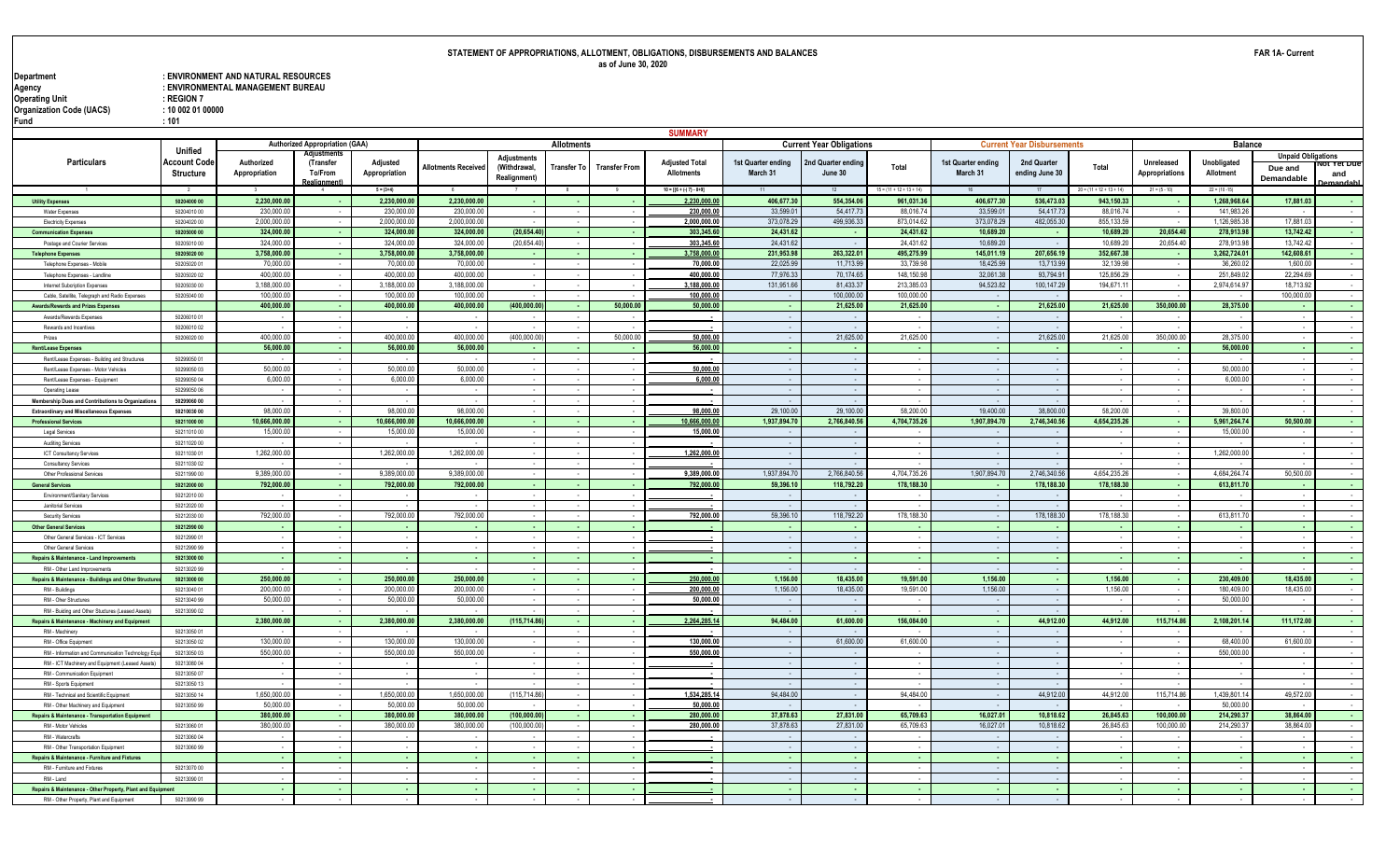| Department                      | : ENVIRONMENT AND NATURAL RESOURCES |
|---------------------------------|-------------------------------------|
| Agency                          | : ENVIRONMENTAL MANAGEMENT BUREAU   |
| Operating Unit                  | $:$ REGION 7                        |
| <b>Organization Code (UACS)</b> | : 10 002 01 00000                   |
| Fund                            | :101                                |

|                                                                                 |                            |                       |                                       |                       |                            |               |                   |                          | <b>SUMMARY</b>                                        |                                |                                 |                            |                                |                                   |                            |                    |                          |                           |                 |
|---------------------------------------------------------------------------------|----------------------------|-----------------------|---------------------------------------|-----------------------|----------------------------|---------------|-------------------|--------------------------|-------------------------------------------------------|--------------------------------|---------------------------------|----------------------------|--------------------------------|-----------------------------------|----------------------------|--------------------|--------------------------|---------------------------|-----------------|
|                                                                                 |                            |                       | <b>Authorized Appropriation (GAA)</b> |                       |                            |               | <b>Allotments</b> |                          |                                                       |                                | <b>Current Year Obligations</b> |                            |                                | <b>Current Year Disbursements</b> |                            |                    | <b>Balance</b>           |                           |                 |
|                                                                                 | <b>Unified</b>             |                       | diustments                            |                       |                            | Adjustments   |                   |                          |                                                       |                                |                                 |                            |                                |                                   |                            |                    |                          | <b>Unpaid Obligations</b> |                 |
| Particulars                                                                     | Account Code               | Authorized            | (Transfer<br>To/From                  | Adjusted              | <b>Allotments Received</b> | (Withdrawal.  | Transfer To       | <b>Transfer From</b>     | <b>Adjusted Total</b><br><b>Allotments</b>            | 1st Quarter ending<br>March 31 | 2nd Quarter ending<br>June 30   | Total                      | 1st Quarter ending<br>March 31 | 2nd Quarter<br>ending June 30     | Total                      | Unreleased         | Unobligated<br>Allotment | Due and                   | ot ret Due      |
|                                                                                 | Structure                  | Appropriation         | ealignment)                           | Appropriation         |                            | Realignment)  |                   |                          |                                                       |                                |                                 |                            |                                |                                   |                            | Appropriations     |                          | Demandable                | and<br>amandahl |
|                                                                                 |                            |                       | -4                                    | $5 = (3+4)$           |                            |               | 8                 | -9                       | $10 = \left[\left\{6 + (-1) 7\right\} - 8 + 9\right]$ |                                |                                 | $15 = (11 + 12 + 13 + 14)$ | 16                             |                                   | $20 = (11 + 12 + 13 + 14)$ | $21 = (5 - 10)$    | $22 = (10 - 15)$         |                           |                 |
| <b>Financial Assistance/Subsidy</b>                                             | 50214000 00                | 428,000.00            |                                       | 428,000.00            | 428,000.00                 | 870,654.40    |                   |                          | 1,298,654.40                                          |                                | 1,298,654.4                     | 1,298,654.40               |                                | 1,298,654.40                      | 1,298,654.40               | (870,654.40        |                          |                           |                 |
| Subsidy to NGAs                                                                 | 5021401000                 |                       |                                       |                       |                            |               |                   |                          |                                                       |                                |                                 |                            |                                |                                   |                            |                    |                          |                           |                 |
| Subsidy to LGUs                                                                 | 50214030 00                | 428,000.0             |                                       | 428,000.00            | 428,000.00                 | 870,654.40    |                   |                          | 1,298,654.40                                          |                                | 1.298.654.4                     | 1.298.654.40               | ٠.                             | 1,298,654.40                      | 1,298,654.40               | (870, 654.40)      |                          |                           |                 |
| Subsidies - others                                                              | 5021499000                 |                       |                                       |                       |                            |               |                   |                          |                                                       |                                |                                 |                            |                                |                                   |                            |                    |                          |                           |                 |
| Taxes, Insurance Premiums and Other Fees                                        | 50215000 00                | 250,000.00            |                                       | 250,000.00            | 250,000.00                 |               |                   |                          | 250,000.0                                             | 52,845.66                      | 12,753.75                       | 65,599.41                  | 52,845.66                      | 12,753.75                         | 65,599.41                  | - 1                | 184,400.59               |                           |                 |
| Taxes, Duties and Licenses                                                      | 5021501001                 | 35,000.00             |                                       | 35,000.00             | 35,000.00                  |               |                   |                          | 35,000.00                                             |                                |                                 |                            |                                |                                   |                            |                    | 35,000.00                |                           |                 |
| <b>Fidelity Bond Premiums</b>                                                   | 5021502000                 | 45,000.0              |                                       | 45,000.0              | 45,000.0                   |               |                   |                          | 45,000.00                                             | 15,000.00                      | 12,753.75                       | 27,753,75                  | 15,000.00                      | 12,753.75                         | 27,753.75                  | $\sim$             | 17,246.25                |                           |                 |
| Insurance Expenses                                                              | 50215030 00                | 170,000.0             |                                       | 170,000.0             | 170,000.0                  |               |                   |                          | 170,000.00                                            | 37,845.6                       |                                 | 37,845.66                  | 37.845.6                       |                                   | 37,845.66                  |                    | 132, 154.3               |                           |                 |
| <b>Labor and Wages</b>                                                          | 50216010 00                |                       |                                       |                       |                            |               |                   |                          |                                                       |                                |                                 |                            |                                |                                   |                            |                    |                          |                           |                 |
| <b>Other Maintenance and Operating Expenses</b>                                 | 50299000 00                | 2,961,000.00          |                                       | 2,961,000.00          | 2,961,000.00               | (130,419.50   |                   | 200,000.00               | 3,030,580.5                                           | 15,750.00                      | 13,567.05                       | 29,317.05                  | $\sim$                         | 1,570.05                          | 1,570.05                   | (69, 580.50)       | 3,001,263.45             | 27,747.00                 | $\sim$          |
| Advertising Expenses                                                            | 50299010 00                |                       |                                       |                       |                            |               |                   |                          |                                                       |                                |                                 |                            |                                |                                   |                            |                    |                          |                           |                 |
| Printing and Publications Expenses                                              | 50299020 00                | 261,000.00            |                                       | 261,000.00            | 261,000.00                 | (125, 229.50) |                   | 150,000.00               | 285,770.50                                            |                                |                                 |                            |                                |                                   |                            | (24, 770.50)       | 285,770.50               |                           |                 |
| <b>Representation Expense</b>                                                   | 50299030 00                | 2,670,000.0           |                                       | 2.670.000.0           | 2,670,000.0                | (5, 190.0     |                   | 50,000.0                 | 2,714,810.00                                          | 15,750.00                      | 13,567.0                        | 29,317.05                  | - 1                            | 1,570.05                          | 1,570.05                   | (44, 810.0)        | 2.685.492.95             | 27,747.00                 |                 |
| Transportation and Delivery Expenses                                            | 50299040 00                | 30,000.0<br>20,000.00 |                                       | 30,000.0<br>20,000.00 | 30,000.0<br>20,000.00      |               |                   |                          | 30,000.00                                             |                                | 2,200.00                        | 2,200.00                   |                                |                                   |                            |                    | 30,000.0<br>17,800.00    | 2,200.00                  |                 |
| <b>Subscription Expenses</b>                                                    | 50299000 00                |                       |                                       |                       |                            |               |                   |                          | 20,000.00                                             |                                |                                 |                            |                                |                                   |                            | - 1                |                          |                           |                 |
| ICT Software Subscription                                                       | 50299070 01<br>50299070 03 |                       |                                       |                       | и.                         |               |                   |                          |                                                       |                                |                                 |                            | - 1                            |                                   |                            |                    |                          |                           |                 |
| Cloud Computing Services<br>Library and Other Reading Materials Subscription Ex | 50299070 04                | 20,000.00             |                                       | 20,000.00             | 20,000.00                  |               |                   |                          | 20,000.00                                             |                                | 2,200.00                        | 2,200.00                   |                                |                                   |                            | ٠.                 | 17,800.00                | 2,200.00                  |                 |
| Other Subscription Expenses                                                     | 50299070 99                |                       |                                       |                       |                            |               |                   |                          |                                                       |                                |                                 |                            |                                |                                   |                            |                    |                          |                           |                 |
| <b>Other Financial Charges</b>                                                  | 50299990 00                |                       |                                       |                       |                            |               |                   |                          |                                                       |                                |                                 |                            |                                |                                   |                            |                    |                          |                           |                 |
| Other Maintenance and Operating Expenses                                        | 50299990 99                | 285,000.0             |                                       | 285,000.0             | 285,000.00                 |               |                   |                          | 285,000.00                                            | 9,941.37                       | 39,736.50                       | 49,677.87                  | 9,941.37                       | 4,041.50                          | 13,982.87                  |                    | 235,322.1                | 35,695.00                 |                 |
| <b>Capital Outlays</b>                                                          |                            | 4.122.000.00          |                                       | 4,122,000.00          | 4,122,000.00               |               | in a              |                          | 4,122,000.0                                           |                                | 905,842.00                      | 905,842.00                 | $\sim$                         |                                   |                            | $\sim$             | 3,216,158.00             | 905.842.00                |                 |
| Property, Plant and Equipment Outlay                                            |                            |                       |                                       |                       |                            |               |                   |                          |                                                       |                                |                                 |                            |                                |                                   |                            |                    |                          |                           |                 |
| <b>Buildings and Other Structures</b>                                           | 50604040 00                |                       |                                       |                       |                            |               |                   |                          |                                                       |                                |                                 |                            |                                |                                   |                            |                    |                          |                           |                 |
| Buildings                                                                       | 50604040.01                |                       |                                       |                       |                            |               |                   |                          |                                                       |                                |                                 |                            |                                |                                   |                            |                    |                          |                           |                 |
| Other Structures                                                                | 5060404099                 |                       |                                       |                       |                            |               |                   |                          |                                                       |                                |                                 |                            | $\sim$                         |                                   |                            |                    |                          |                           |                 |
| <b>Machinery and Equipment</b>                                                  | 5060450 00                 | 3,980,000.00          |                                       | 3,980,000.00          | 3,980,000.00               |               | $\sim$            |                          | 3,980,000.00                                          | $\sim$                         | 905,842.00                      | 905,842.00                 | $\sim$                         |                                   |                            | - 1                | 3,074,158.00             | 905,842.00                |                 |
| Machinery                                                                       | 50604050 01                |                       |                                       |                       |                            |               |                   |                          |                                                       |                                |                                 |                            |                                |                                   |                            |                    |                          |                           |                 |
| Office Equipment                                                                | 50604050 02                |                       |                                       |                       |                            |               |                   |                          |                                                       |                                |                                 |                            |                                |                                   |                            |                    |                          |                           |                 |
| Information and Communication Technology Eq                                     | 50604050 03                | 1,980,000.0           |                                       | 1,980,000.0           | 1,980,000.00               |               |                   |                          | 1,980,000.00                                          |                                | 905,842.00                      | 905,842.00                 |                                |                                   |                            |                    | 1,074,158.00             | 905,842.00                |                 |
| <b>Communication Equipment</b>                                                  | 50604050 07                |                       |                                       |                       |                            |               |                   |                          |                                                       |                                |                                 |                            |                                |                                   |                            |                    |                          |                           |                 |
| Sports Equipment                                                                | 50501050 13                |                       |                                       |                       |                            |               |                   |                          |                                                       |                                |                                 |                            |                                |                                   |                            |                    |                          |                           |                 |
| Technical and Scientific Equipment                                              | 50604050 14                | 2,000,000.0           |                                       | 2,000,000.0           | 2,000,000.00               |               |                   |                          | 2,000,000.00                                          |                                |                                 |                            |                                |                                   |                            |                    | 2,000,000.0              |                           |                 |
| Other Machinery and Equipment                                                   | 50604050 99                |                       |                                       |                       |                            |               |                   |                          |                                                       |                                |                                 |                            |                                |                                   |                            |                    |                          |                           |                 |
| <b>Transportation Equipment Outlay</b>                                          | 50604060 00                |                       |                                       |                       |                            |               |                   | $\overline{\phantom{a}}$ |                                                       |                                |                                 | $\sim$                     |                                |                                   |                            | . .                |                          |                           | $\sim$          |
| Motor Vehicles                                                                  | 50604060 01                |                       |                                       |                       |                            |               |                   |                          |                                                       |                                |                                 |                            |                                |                                   |                            |                    |                          |                           |                 |
| Other Transportation Equipment                                                  | 50604060 99                |                       |                                       |                       |                            |               |                   |                          |                                                       |                                |                                 |                            |                                |                                   |                            |                    |                          |                           |                 |
| <b>Furnitures Fixtures and Books Outlay</b>                                     | 50604070 00                | . .                   | $\sim$                                |                       | . .                        |               | $\mathbf{r}$      |                          |                                                       |                                |                                 | $\sim$                     | $\sim$<br>$\sim$               |                                   |                            | <b>.</b><br>$\sim$ | $\sim$                   |                           | $\sim$          |
| Furniture and Fixture                                                           | 50604070 01                |                       |                                       |                       |                            |               |                   |                          |                                                       |                                |                                 |                            |                                |                                   |                            |                    |                          |                           |                 |
| Books                                                                           | 50604070 02<br>50606000 00 | 142,000.00            |                                       | 142,000.00            | 142,000.00                 |               |                   |                          | 142,000.0                                             |                                |                                 | $\sim$                     |                                |                                   |                            | <b>.</b>           | 142,000.00               |                           | $\sim$          |
| <b>Intangible Assets Outlay</b><br>Computer Software                            | 50606020 00                | 142,000.0             |                                       | 142,000.0             | 142,000.0                  |               |                   |                          | 142,000.00                                            |                                | n.                              |                            |                                |                                   |                            | $\sim$             | 142,000.0                |                           | $\sim$          |
| <b>B. AUTOMATIC APPROPRIATIONS</b>                                              |                            | 4,767,000.0           | (3,632,000.00)                        | 1,135,000.00          | 1,135,000.00               | (775.57       | $\sim$            | 2,559.72                 | 1,136,784.15                                          | 1,134,224.43                   | 2,559.72                        | 1,136,784.15               | 1,134,224.43                   | <b>Card</b>                       | 1,134,224.43               | (1,784.15)         |                          | 2,559.72                  | $\sim$          |
| <b>Retirement and Life Insurance Premium</b>                                    | 50103010 00                | 4,767,000.0           | (3,632,000.0)                         | 1,135,000.0           | 1,135,000.0                | (775.5)       |                   | 2,559.7                  | 1,136,784.15                                          | 1,134,224.43                   | 2,559.72                        | 1,136,784.15               | 1,134,224.43                   |                                   | 1,134,224.43               | (1,784.1)          |                          | 2,559.72                  |                 |
| C. SPECIAL PURPOSE FUNDS                                                        |                            |                       |                                       |                       |                            |               |                   | 1,753,000.00             | 1,753,000.0                                           |                                |                                 |                            |                                |                                   |                            | (1,753,000.0)      | 1,753,000.00             |                           |                 |
| <b>Personnel Services</b>                                                       |                            | $\sim$                |                                       |                       | $\sim$                     | . .           |                   | 1,753,000.00             | 1,753,000.00                                          | $\sim$                         | $\sim$                          | $\sim$                     | $\sim$                         | $\sim$                            | $\sim$                     | (1,753,000.00)     | 1,753,000.00             | $\sim$                    | $\sim$          |
| Pension and Gratuity Fund/Retirement Benefits Fund                              |                            |                       |                                       |                       |                            |               |                   |                          |                                                       |                                |                                 |                            | ۰.                             |                                   |                            |                    |                          |                           |                 |
| Terminal Leave Benefits - Civilian                                              |                            |                       |                                       |                       |                            |               |                   |                          |                                                       |                                |                                 |                            |                                |                                   |                            |                    |                          |                           |                 |
| Other Personnel Benefits - Monetization                                         |                            |                       |                                       |                       |                            |               |                   |                          |                                                       |                                |                                 |                            |                                |                                   |                            |                    |                          |                           |                 |
|                                                                                 |                            |                       |                                       |                       |                            |               |                   |                          |                                                       |                                |                                 |                            |                                |                                   |                            |                    |                          |                           |                 |
| Miscellaneous Personnel Benefits Fund                                           |                            |                       |                                       |                       |                            |               |                   |                          |                                                       |                                |                                 |                            |                                |                                   |                            |                    |                          |                           |                 |
| Performance Based Bonus - Civilian                                              | 50102990 14                |                       |                                       |                       |                            |               |                   |                          |                                                       |                                |                                 |                            |                                |                                   |                            |                    |                          |                           |                 |
| Productive Enhancement Incentive - Civilian                                     | 50102990 12                |                       |                                       |                       |                            |               |                   |                          |                                                       |                                |                                 |                            |                                |                                   |                            |                    |                          |                           |                 |
|                                                                                 |                            |                       |                                       |                       |                            |               |                   |                          |                                                       |                                |                                 |                            |                                |                                   |                            |                    |                          |                           |                 |
| <b>Additional Personnel Services Requirements</b>                               |                            |                       |                                       |                       |                            |               |                   | 1,753,000.00             | 1,753,000.0                                           |                                |                                 |                            |                                |                                   |                            | (1,753,000.00)     | 1,753,000.00             |                           |                 |
| <b>Salaries and Wages</b>                                                       | 50101010 00                |                       |                                       |                       |                            |               |                   | 1.490.000.00             | 1,490,000.0                                           |                                |                                 | $\sim$                     |                                |                                   |                            | (1,490,000.00)     | 1,490,000.00             |                           |                 |
| Basic Salary - Civilian                                                         | 5010101001                 |                       |                                       |                       |                            |               |                   | 1,490,000.00             | 1,490,000.00                                          |                                |                                 |                            |                                |                                   |                            | (1,490,000.0)      | 1,490,000.0              |                           |                 |
|                                                                                 |                            |                       |                                       |                       |                            |               |                   |                          |                                                       |                                |                                 |                            |                                |                                   |                            |                    |                          |                           |                 |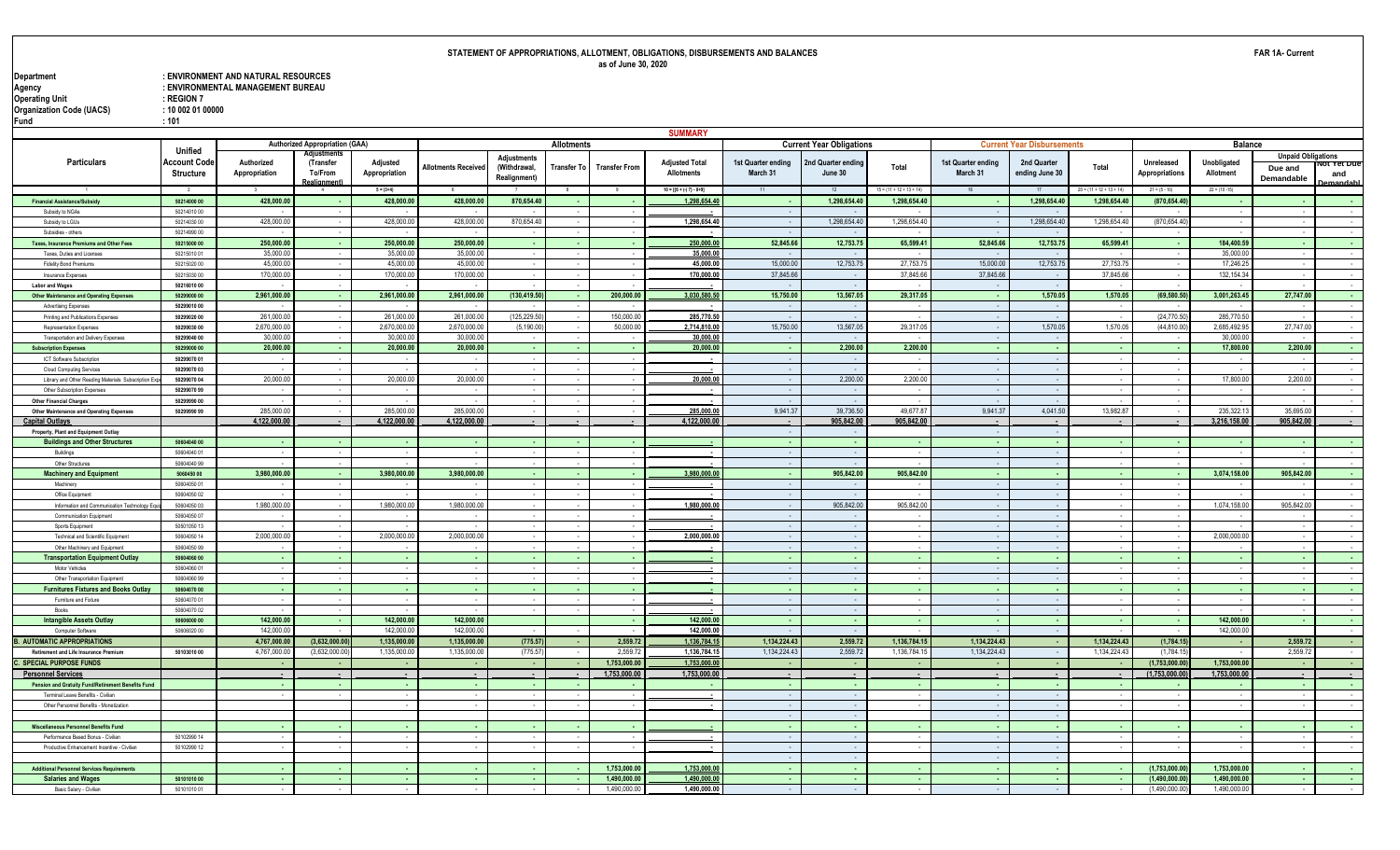| Department                      | : ENVIRONMENT AND NATURAL RESOURCES |
|---------------------------------|-------------------------------------|
| Agency                          | : ENVIRONMENTAL MANAGEMENT BUREAU   |
| Operating Unit                  | $:$ REGION 7                        |
| <b>Organization Code (UACS)</b> | : 10 002 01 00000                   |
| Fund                            | :101                                |

|                                                   |                                 |                             |                                                     |                           |                            |                                             |                          |                      | <b>SUMMARY</b>                             |                                |                                 |                            |                                |                                   |                              |                              |                          |                                                    |                                                     |
|---------------------------------------------------|---------------------------------|-----------------------------|-----------------------------------------------------|---------------------------|----------------------------|---------------------------------------------|--------------------------|----------------------|--------------------------------------------|--------------------------------|---------------------------------|----------------------------|--------------------------------|-----------------------------------|------------------------------|------------------------------|--------------------------|----------------------------------------------------|-----------------------------------------------------|
|                                                   | Unified                         |                             | <b>Authorized Appropriation (GAA)</b>               |                           |                            |                                             | Allotments               |                      |                                            |                                | <b>Current Year Obligations</b> |                            |                                | <b>Current Year Disbursements</b> |                              |                              | <b>Balance</b>           |                                                    |                                                     |
| Particulars                                       | Account Cod<br><b>Structure</b> | Authorized<br>Appropriation | Adjustments<br>(Transfer<br>To/From<br>Realignment) | Adjusted<br>Appropriation | <b>Allotments Received</b> | Adjustments<br>(Withdrawal,<br>Realignment) | <b>Transfer To</b>       | <b>Transfer From</b> | <b>Adjusted Total</b><br><b>Allotments</b> | 1st Quarter ending<br>March 31 | 2nd Quarter ending<br>June 30   | Total                      | 1st Quarter ending<br>March 31 | 2nd Quarter<br>ending June 30     | Total                        | Unreleased<br>Appropriations | Unobligated<br>Allotment | <b>Unpaid Obligations</b><br>Due and<br>Demandable | ινοι τ <del>ει</del> Due<br>and<br><b>Jemandahl</b> |
| $\overline{1}$                                    | $\overline{2}$                  | $\overline{\mathbf{3}}$     |                                                     | $5 = (3+4)$               | 6                          | $\overline{7}$                              | 8                        | 9                    | $10 = \left[\{6 + (-) 7\} - 8 + 9\right]$  | 11                             | 12                              | $15 = (11 + 12 + 13 + 14)$ | 16                             | 17                                | $20 = (11 + 12 + 13 + 14)$   | $21 = (5 - 10)$              | $22 = (10 - 15)$         |                                                    |                                                     |
| <b>Other Compensation</b>                         | 50102000 00                     |                             |                                                     |                           |                            |                                             | . .                      | 248,000.00           | 248,000.0                                  |                                |                                 | . .                        | . .                            |                                   |                              | (248,000.00)                 | 248,000.00               | <b>COL</b>                                         | . .                                                 |
| Personnel Economic Relief Allowance (PERA)        | 50102010 01                     |                             |                                                     |                           |                            |                                             |                          |                      |                                            |                                |                                 | $\sim$                     | $\sim$ $-$                     |                                   |                              |                              |                          | $\sim$                                             |                                                     |
| Representation Allowance (RA)                     | 50102020 00                     |                             |                                                     |                           |                            |                                             |                          |                      |                                            |                                |                                 |                            | ٠.                             |                                   |                              |                              |                          |                                                    |                                                     |
| Transportation Allowance (TA)                     | 50102030.01                     |                             |                                                     |                           |                            |                                             |                          |                      |                                            |                                |                                 |                            | $\sim$                         |                                   |                              | - 1                          |                          |                                                    |                                                     |
| Clothing/Uniform Allowance - Civilian             | 50102040 01                     |                             |                                                     |                           |                            |                                             |                          | $\sim$               |                                            |                                |                                 | $\sim$                     | $\sim$                         |                                   |                              | $\sim$                       |                          |                                                    |                                                     |
| Subsistence Allowance                             | 50102050 01                     |                             |                                                     |                           |                            |                                             |                          |                      |                                            |                                |                                 | $\sim$                     | $\sim$                         |                                   |                              | $\sim$                       |                          |                                                    | $\sim$                                              |
| Laundry Allowance - Civilian                      | 50102060 01                     |                             |                                                     | . .                       |                            | $\sim$                                      | - -                      | $\sim$               | . .                                        | ٠.                             | $\sim$                          | $\sim$                     | $\sim$ $-$                     |                                   |                              | $\sim$                       | - 1                      | $\sim$                                             | $\sim$                                              |
| Quarters Allowance - Civilian                     | 50102070 01                     |                             |                                                     |                           |                            |                                             |                          |                      |                                            |                                |                                 |                            | $\sim$                         |                                   |                              |                              |                          |                                                    |                                                     |
| Honoraria - Civilian                              | 50102100 01                     |                             |                                                     |                           |                            |                                             |                          |                      |                                            |                                |                                 | - 14                       | $\sim$                         |                                   |                              | - 1                          |                          | $\overline{\phantom{a}}$                           |                                                     |
| Hazard Pav                                        | 5010211001                      |                             |                                                     | . .                       |                            |                                             |                          |                      |                                            |                                |                                 | ٠.                         | $\sim$                         |                                   |                              | - -                          |                          |                                                    |                                                     |
| Overtime Pay                                      | 50102130 01                     |                             |                                                     |                           |                            |                                             |                          |                      |                                            |                                |                                 |                            | $\sim$                         |                                   |                              | . .                          |                          |                                                    |                                                     |
| Annieversary Bonus                                | 5010299038                      |                             |                                                     |                           |                            |                                             |                          |                      |                                            |                                |                                 |                            | ٠.                             |                                   |                              |                              |                          |                                                    |                                                     |
| Mid-Year Bonus - Civilian                         | 5010299036                      |                             |                                                     |                           |                            |                                             |                          | 124.000.00           | 124,000.00                                 | ٠.                             | $\sim$                          | $\sim$                     | $\sim$ $-$                     |                                   |                              | (124.000.00)                 | 124,000.00               | $\sim$                                             | $\sim$                                              |
| Year-End Bonus - Civilian                         | 50102140 01                     |                             |                                                     | - 1                       |                            | $\sim$                                      | - 1                      | 124.000.00           | 124,000.00                                 |                                | $\sim$                          | $\sim$                     | $\sim$ $\sim$                  |                                   |                              | (124,000.00)                 | 124,000.0                | $\sim$                                             | $\sim$ 100 $\mu$                                    |
| Cash Gift - Civilian                              | 50102150 01                     |                             |                                                     | - 1                       |                            | $\overline{\phantom{a}}$                    | $\overline{\phantom{a}}$ |                      |                                            |                                |                                 | $\sim$                     | $\sim$ $\sim$                  |                                   |                              | . .                          |                          | $\sim$                                             | $\sim$                                              |
| <b>Personnel Benefit Contributions</b>            | 50103000 00                     |                             |                                                     |                           |                            |                                             | ٠.                       | 12.000.00            | 12,000.00                                  |                                |                                 | . .                        | . .                            |                                   | . .                          | (12.000.00)                  | 12.000.00                | . .                                                | . .                                                 |
| Pag-IBIG - Civilian                               | 5010302001                      |                             |                                                     |                           |                            |                                             |                          |                      |                                            |                                |                                 |                            | $\sim$ $\sim$                  |                                   |                              |                              |                          | - 4                                                |                                                     |
| Philhealth - Civilian                             | 5010303001                      |                             |                                                     |                           |                            |                                             |                          | 12,000.00            | 12,000.00                                  |                                |                                 |                            | $\sim$                         |                                   |                              | (12,000.00)                  | 12,000.00                | $\sim$                                             |                                                     |
| <b>ECIP Contributions</b>                         | 50103040 01                     |                             |                                                     |                           |                            |                                             |                          |                      |                                            | . .                            |                                 | ٠.                         | $\sim$                         |                                   |                              | - -                          |                          | $\overline{\phantom{a}}$                           | $\sim$                                              |
| <b>Other Bonuses and Allowances</b>               | 50102990 01                     |                             |                                                     |                           |                            |                                             |                          |                      |                                            |                                |                                 | ٠.                         | ٠.                             |                                   |                              | ٠.                           |                          | . .                                                | . .                                                 |
| <b>Other Personnel Benefits</b>                   | 50104000 00                     |                             |                                                     |                           |                            |                                             |                          | 3,000.00             | 3,000.00                                   |                                |                                 | . .                        | . .                            |                                   | $\sim$                       | (3,000.00)                   | 3,000.00                 | . .                                                | $\sim$                                              |
| Other Personnel Benefits                          | 5010499099                      |                             |                                                     |                           |                            |                                             |                          |                      |                                            |                                |                                 | ٠.                         | $\sim$                         |                                   |                              | . .                          |                          |                                                    |                                                     |
| Lump-sum for Step Increments - Length of Service  | 50104990 10                     |                             |                                                     |                           |                            |                                             |                          | 3.000.00             | 3,000.00                                   |                                |                                 | - 11                       | $\sim$ $\sim$                  |                                   |                              | (3.000.00)                   | 3,000.00                 | $\sim$                                             | $\sim$                                              |
| <b>Maintenance &amp; Other Operating Expenses</b> |                                 |                             | $\overline{\phantom{a}}$                            | $\overline{\phantom{a}}$  |                            |                                             | . .                      | $\sim$               | $\overline{\phantom{a}}$                   | $\sim$                         |                                 | $\blacksquare$             | $\sim$                         | $\sim$                            |                              | $\sim$                       | $\sim$                   | $\sim$                                             | $\sim$                                              |
| Calamity Fund - Marawi Rehabilitation             |                                 |                             |                                                     |                           |                            |                                             |                          |                      |                                            |                                |                                 | - 11                       | $\sim$ $\sim$                  | $\sim$                            |                              | $\sim$                       |                          | $\overline{\phantom{a}}$                           |                                                     |
| Contingency Fune - Boracay Rehabilitation         |                                 |                             |                                                     |                           |                            |                                             |                          |                      |                                            |                                |                                 |                            | $\sim$                         |                                   |                              |                              |                          |                                                    |                                                     |
|                                                   |                                 |                             |                                                     |                           |                            |                                             |                          |                      |                                            |                                |                                 |                            | $\sim$                         |                                   |                              |                              |                          |                                                    |                                                     |
| <b>Capital Outlay</b>                             |                                 |                             |                                                     |                           |                            |                                             |                          |                      |                                            |                                |                                 |                            | $\overline{\phantom{a}}$       |                                   |                              |                              |                          |                                                    |                                                     |
| Calamity Fund - Marawi Rehabilitation             |                                 |                             |                                                     |                           |                            |                                             |                          |                      |                                            |                                |                                 |                            | ٠.                             |                                   |                              |                              |                          |                                                    |                                                     |
| Contingency Fune - Boracay Rehabilitation         |                                 |                             |                                                     |                           |                            | $\sim$                                      | $\overline{\phantom{a}}$ |                      |                                            |                                |                                 |                            | $\sim$                         |                                   |                              |                              |                          |                                                    |                                                     |
|                                                   |                                 |                             |                                                     |                           |                            |                                             |                          |                      |                                            |                                |                                 |                            |                                |                                   |                              |                              |                          |                                                    |                                                     |
| TOTAL CURRENT YEAR BUDGET/APPROPRIATION           |                                 |                             | 102,235,000.00 (3,632,000.00)                       | 98,603,000.00             | 98,603,000.00              | (775.57)                                    |                          | 2,055,559.72         | 100,657,784.15                             | 19,232,493.00                  | 21,019,691.70                   | 40,252,184.70              |                                | 17,426,153.07 19,413,145.07       | 36,839,298.14 (2,054,784.15) |                              | 60,405,599.45            | 3,412,886.56                                       | $\sim$                                              |
|                                                   |                                 |                             |                                                     |                           |                            |                                             |                          |                      |                                            |                                |                                 |                            |                                |                                   |                              |                              |                          |                                                    |                                                     |

Certified Corect: Certified Corect: Certified Corect: Certified Corect: Approved by:

Budget Officer II Accountant III Regional Director

**BEVERLY Y. BACOR SHEILA C. COLUBIO SHEILA C. COLUBIO SHEILA C. COLUBIO SHEILA C. COLUBIO SHEILA C. COLUBIO SHEILA C. COLUBIO SHEILA C. COLUBIO SHEILA C. COLUBIO SHEILA C. COLUBIO Description of the col** Date: May 01, 2020 Date: May 01, 2020 Date: May 01, 2020

**FAR 1A- Current**